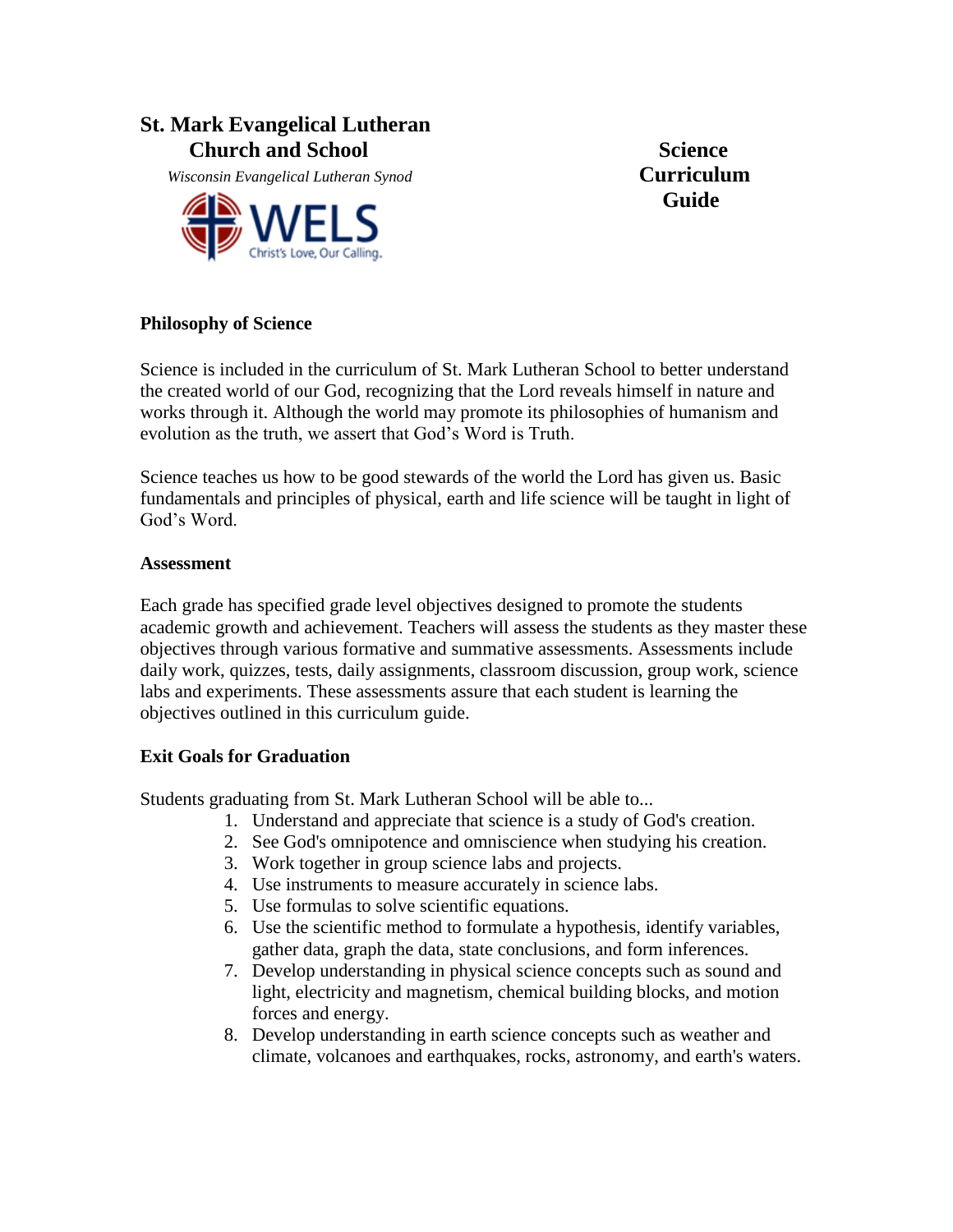- 9. Develop understanding in life science concepts in the five kingdoms of living things.
- 10. Develop understanding in the human body by learning the organ systems, cell structure, heredity, and health.

# **Preschool Science Curriculum**

Knowledge Objectives

1. Students will know what "science" is and that they can do science.

2. Students will be introduced to and be able to explain simple data charts.

3. Students will understand simple cause and effect relationships based on previous experience.

- 4. Students will develop predictions and explanations based on previous experience.
- 5. Students will know basic safety procedures in investigations.

6. Students will know that God's creatures experience different emotions and common responses to them.

- 7. Students will know vocabulary for different types of weather.
- 8. Students will know that weather conditions change over time.
- 9. Students will know how the environment changes over the seasons.
- 10. Students will know that God created the earth.

11. Students will know that there are different materials (e.g., rocks, soil, water) on Earth.

12. Students will know vocabulary used to describe major features of the sky (e.g., clouds, sun, moon.)

- 13. Students will know that God created the sun and the moon to light our world.
- 14. Students will know that the sun supplies heat and light to Earth.
- 15. Students will know that God created each of us and gave us our unique and wonderful body.

16. Students will know the names and locations of main body parts (e.g., head, eyes, nose, mouth, ears, hair, arms, hands, legs, feet etc.)

17. Students will know that living things go through a process of growth and change.

18. Students will know that living things and nonliving things are different.

19. Students will know the basic needs of plants and animals (e.g., air, water, nutrients, light or food, shelter.)

20. Students will know simple ways that living things can be grouped (e.g., appearance, behavior, plant, animal.)

21. Students will know basic vocabulary used to describe observable properties of objects (e.g., color, shape, size.)

- 22. Students will know that the physical properties of things can change.
- 23. Students will know the effects of forces in nature (e.g., wind, gravity.)

24. Students will know that objects can be moved in a number of ways (e.g., pushing, pulling, sinking.)

- 25. Students will know that some foods are more nutritious than others.
- 26. Students will know how to classify foods according to food groups.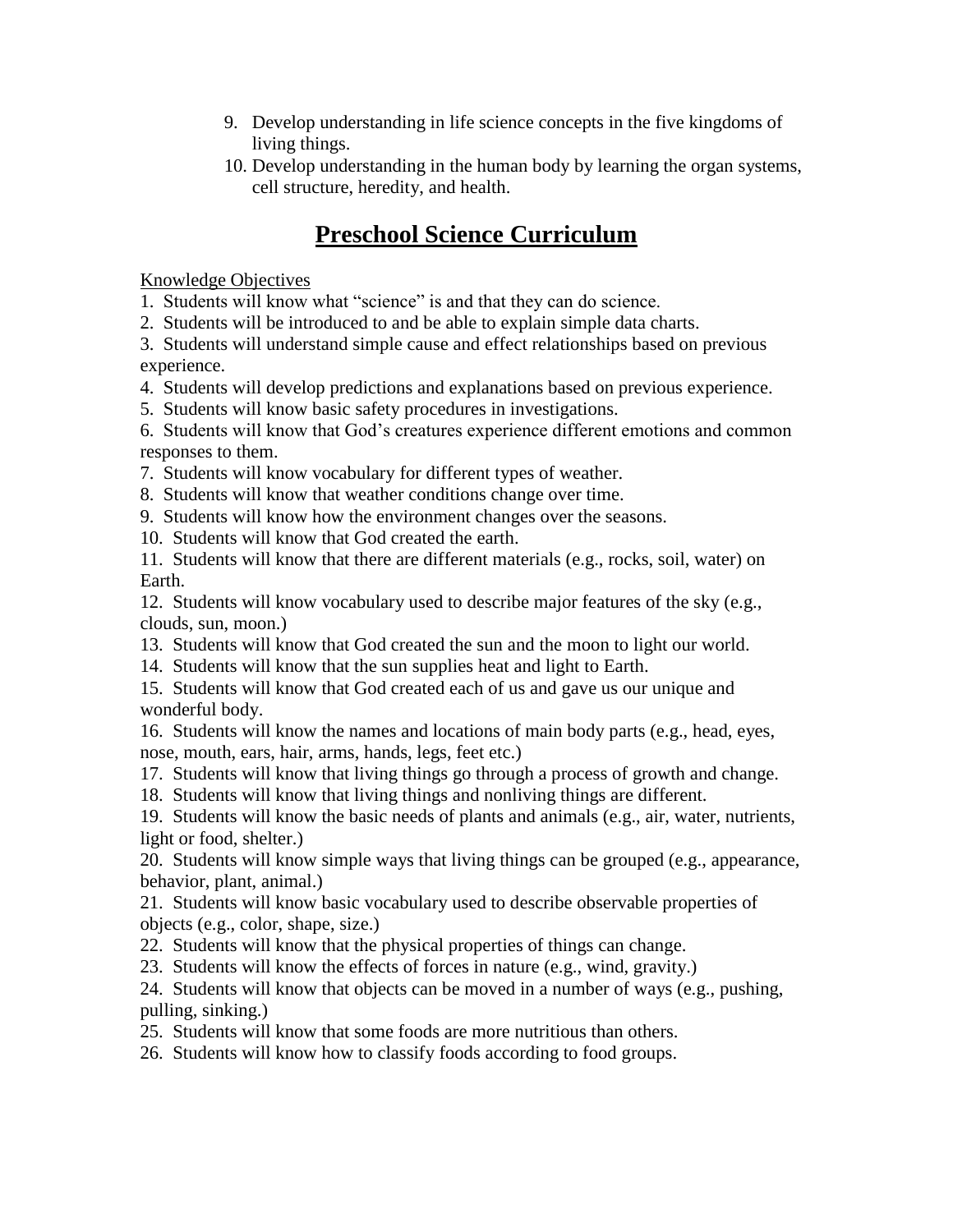### Attitude/Belief Objectives

- 1. Students will believe that everything is in existence through, and sustained by, God's hand.
- 2. Students will understand the usefulness of scientific tools for gathering information, comparing and observing objects, and seeking answers to questions through active investigation.
- 3. Students will understand that through the use of scientific exploration and reasoning their skills and learning will be extending.
- 4. Students will believe that using their scientific understanding of God's creation they are able to serve God and others with their knowledge and vocations.

## Skill/Behavior Objectives

- 1. Students will identify the five senses and what information you may gain by using them.
- 2. Students will do simple experiments to understand cause/effect, predictions/ explanations, and demonstrate basic safety procedures.
- 3. Students will correctly use scientific vocabulary.
- 4. Students will accurately describe the world around them and it's attributes.
- 5. Students will identify body parts and physical features of people and animals, their basic needs, and how they grow and change over time.
- 6. Students will demonstrate their ability to describe, classify, and sort objects in their environment by similarities or uses.
- 7. Students will consider and practice a variety of methods to move objects from one location to another.
- 8. Students will identify and share feelings in appropriate ways.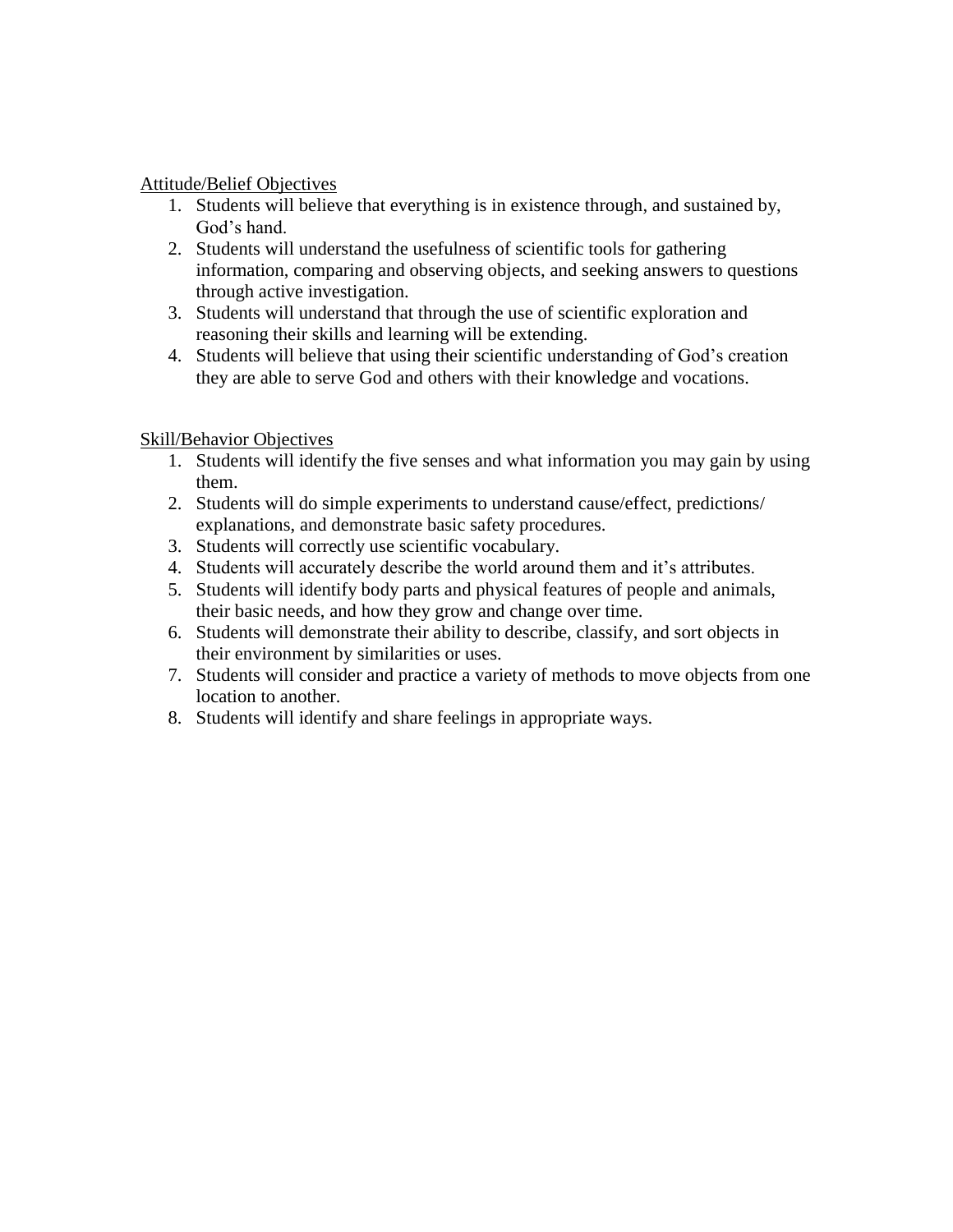# **Kindergarten Science Curriculum**

Knowledge Objectives

1. Students will know what "science" is and that they can do science.

2. Students will understand simple cause and effect relationships based on previous experience.

- 3. Students will develop predictions and explanations based on previous experience.
- 4. Students will know basic safety procedures in investigations.

5. Students will know that God's creatures experience different emotions and common responses to them.

- 6. Students will know vocabulary for different types of weather.
- 7. Students will know the effects weather has on the earth.
- 8. Students will know how the environment changes over the seasons.
- 9. Students will know that God created the earth.

10. Students will know that there are different materials (e.g., rocks, soil, water) on Earth.

11. Students will know some properties of rocks, soil and water.

A. Students will Know what a volcano is and some basic characteristics.

12. Students will know vocabulary used to describe major features of the sky (e.g., clouds, sun, moon.)

- 13. Students will know that God created the sun and the moon to light our world.
- 14. Students will know that the sun supplies heat and light to Earth.

15. Students will know that God created each of us and gave us our unique and wonderful body.

- 16. Students will know that living things go through a process of growth and change.
- 17. Students will know that living things and nonliving things are different.
- 18. Students will know the cycle of life.

19. Students will know the basic needs of plants and animals (e.g., air, water, nutrients, light or food, shelter.)

20. Students will know simple ways that living things can be grouped (e.g., appearance, behavior, plant, animal.)

- 21. Students will know about machines and how they move.
- 22. Students will know about tools and how they help.
- 23. Students will know that the physical properties of things can change.
- 24. Students will know the effects of forces in nature (e.g., wind, gravity.)

25. Students will know that objects can be moved in a number of ways (e.g., pushing, pulling, sinking.)

26. Students will know basic vocabulary used to describe observable properties of objects (e.g., color, shape, size.)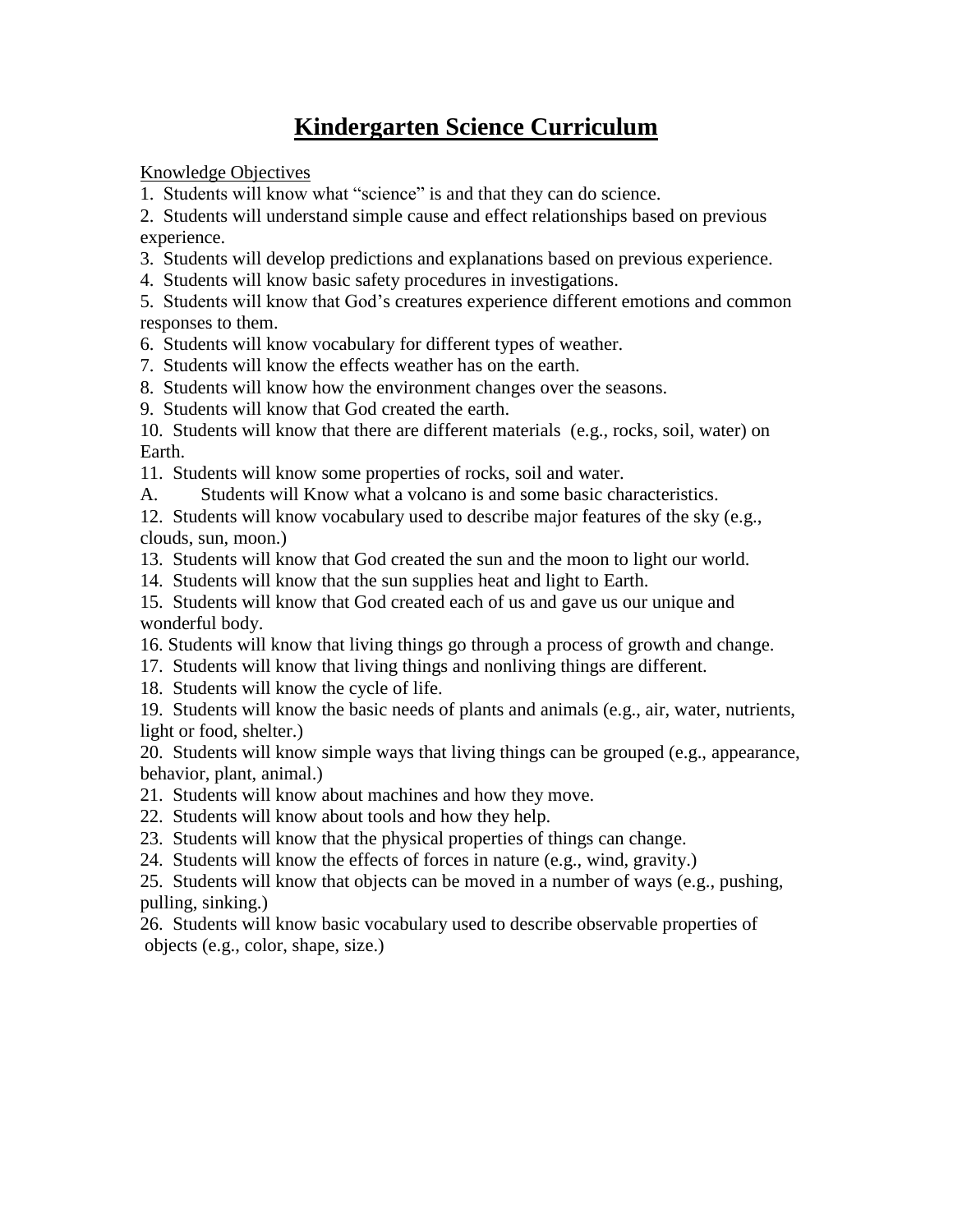### Attitude/Belief Objectives

- 1. Students will believe that everything is in existence through, and sustained by, God's hand.
- 2. Students will understand the usefulness of scientific tools for gathering information, comparing and observing objects, and seeking answers to questions through active investigation.
- 3. Students will understand that through the use of scientific exploration and reasoning their skills and learning will be extending.
- 4. Students will believe that using their scientific understanding of God's creation they are able to serve God and others with their knowledge and vocations.

### Skill/Behavior Objectives

- 1. Students will identify the five senses and what information you may gain by using them.
- 2. Students will do simple experiments to understand cause/effect, predictions/ explanations, and demonstrate basic safety procedures.
- 3. Students will correctly use scientific vocabulary.
- 4. Students will accurately describe the world around them and it's attributes.
- 5. Students will identify physical features of people and animals, their basic needs, and how they grow and change over time and in different situations.
- 6. Students will demonstrate their ability to describe, classify, and sort objects in their environment by similarities or uses.
- 7. Students will consider and practice a variety of methods to move objects from one location to another.
- 8. Students will identify and share feelings in appropriate ways.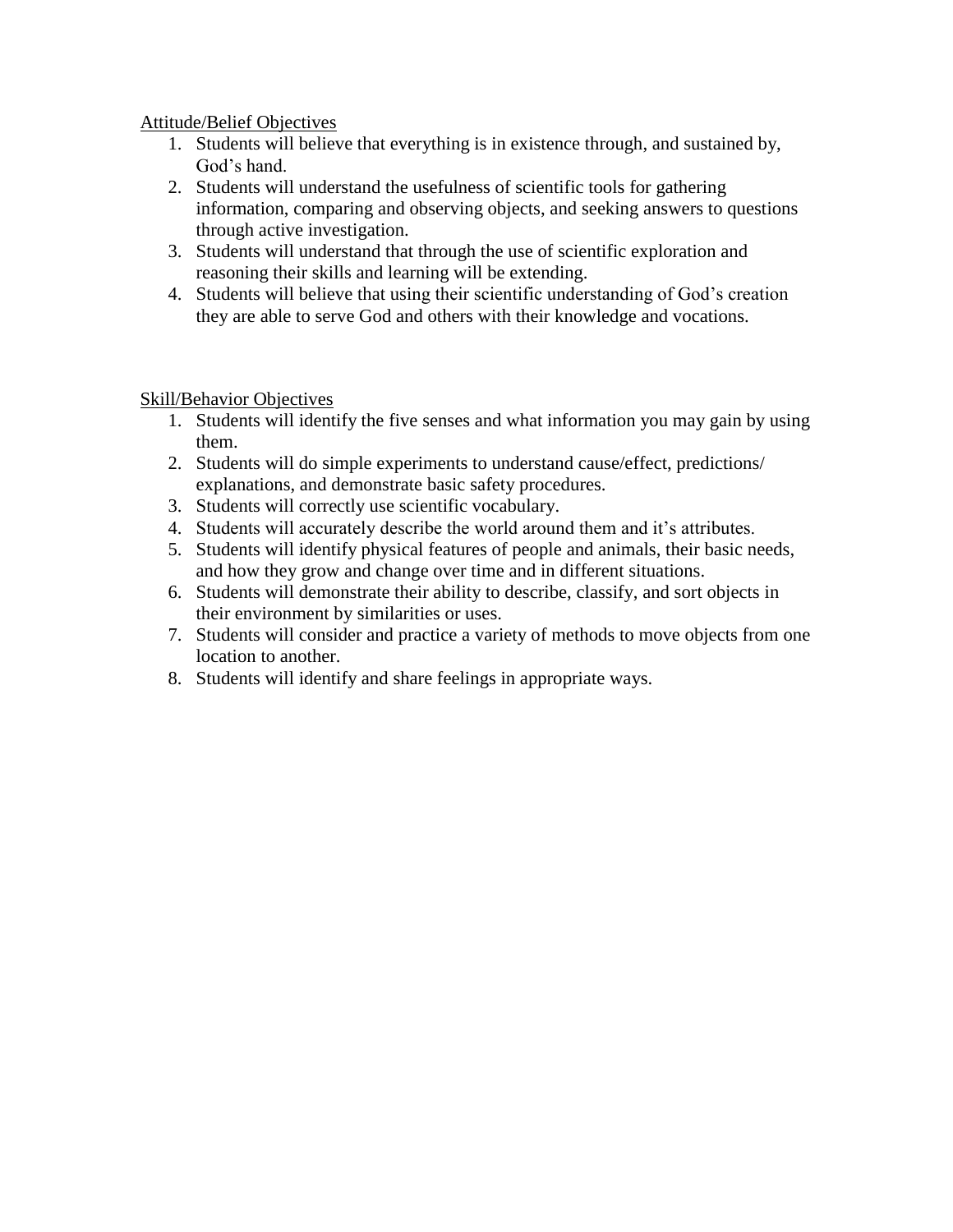# **Grades 1-2 Objectives (Two Year Cycle)**

### **YEAR 1**

Knowledge:

- 1. Students will know that there are different characteristics of rocks.
- 2. Students will know how fossils are formed.
- 3. Students will know that some animals are extinct.
- 4. Students will know that Earth has many natural resources.
- 5. Students will know that Earth's surface is surrounded by air.
- 6. Students will know why it is important to take care of our natural resources.
- 7. Students will know that weather is the condition of the air outside.
- 8. Students will know what temperature is.
- 9. Students will know that wind is moving air.
- 10. Students will know what makes clouds and rain.
- 11. Students will know what planets are made of.
- 12. Students will know the Earth's spinning gives us day and night.
- 13. Students will know the four seasons and the order that they follow.
- 14. Students will know that everything around us is matter.
- 15. Students will know that a liquid is matter that flows.
- 16. Students will know that some objects sink and that others float in water.
- 17. Students will know that friction is a force that makes it hard to move things.
- 18. Students will know that a wheel is a roller that turns on an axle.
- 19. Students will know that rollers and wheels can make things easier to push or pull.
- 20. Students will know that a magnet is a piece of iron that attracts objects objects with in them
- 21. Students will know that a magnet has two different poles.
- 22. Students will know that a magnetic force gets weaker as distance increases from the magnet.
- 23. Students will know that a magnet can magnetize things it attracts.
- 24. Students will know that they have five senses that help them to learn.
- 25. Students will know how to distinguish between living organisms and nonliving objects.
- 26. Students will compare living organisms and nonliving objects.
- 27. Students will know that animals need: food, water, air, and a place to live.
- 28. Students will know that animals can live in different locations in the world.
- 29. Students will know that there are various types or groups of animals.
- 30. Students will know that animals depend on plants for their basic needs.
- 31. Students will know that plants depend on animals for their basic needs.
- 32. Students will be able to identify plant and animal characteristics that allow them to meet their needs.
- 33. Students will know that people, plants, and animals depend on each other for their needs.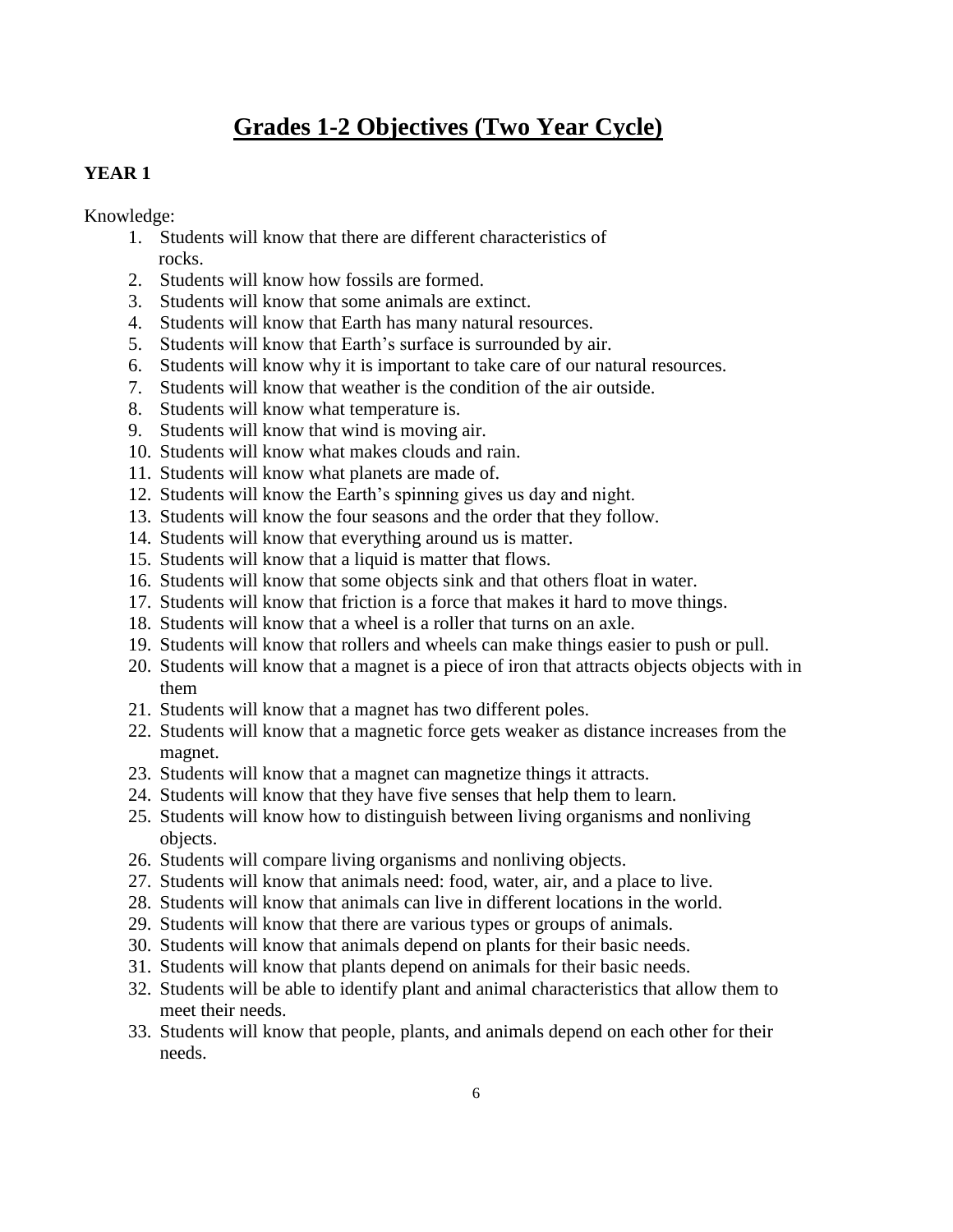- 34. Students will know what plants and animals need to survive in a forest.
- 35. Students will know what plants and animals need to survive in a desert.
- 36. Students will know what plants and animals need to survive in a rain forest.
- 37. Students will know what plants and animals need to survive in an ocean.

### Attitudes:

- 1. Students will appreciate that God made different types of rocks.
- 2. Students will appreciate that some animals no longer live on our earth.
- 3. Students will appreciate the wonderful resources God has given us.
- 4. Students will realize the need for us to take care of our resources.
- 5. Students will appreciate that God controls our weather.
- 6. Students will see the importance weather has on the Earth.
- 7. Students will appreciate that God made the sky and all of the objects in it.
- 8. Students will appreciate that God made our Earth and gives us our seasons and days and nights.
- 9. Students will appreciate how God made the different forms of matter for us to use.
- 10. Students will appreciate that friction and wheels can help to move things easier.
- 11. Students will appreciate that magnets have the power to help move iron objects.
- 12. Students will appreciate how God gave them five senses so they can enjoy all of this wonderful world we live in.
- 13. Students will appreciate the gift of life that God gave us.
- 14. Students will appreciate how God made animals able to adapt to their locations.
- 15. Students will see the importance of each animal's ability to defend itself from predators.
- 16. Students will appreciate how God made people, plants and animals to meet each others' needs.
- 17. Students will recognize the unique characteristics of people, plants and animals.
- 18. Students will appreciate how God made animals with differing characteristics to be able to survive in various climates and locations.
- 19. Students will see the importance of each animal's unique makeup to survive in its world.

### Skills:

- 1. Students will be able to look at rocks and classify them.
- 2. Students will be able to explain how fossils are formed.
- 3. Students compare extinct and living animals
- 4. Students will be able to explain how our natural resources are used.
- 5. Students will be able to explain what air is and what it can do.
- 6. Students will be able to explain why it is important to take care of our natural resources.
- 7. Students will observe and record weather changes from day to day.
- 8. Students will be able to identify patterns in temperature changes that relate to weather.
- 9. Students will observe changes in wind direction and speed
- 10. Students will recognize that rain forms from water drops in clouds.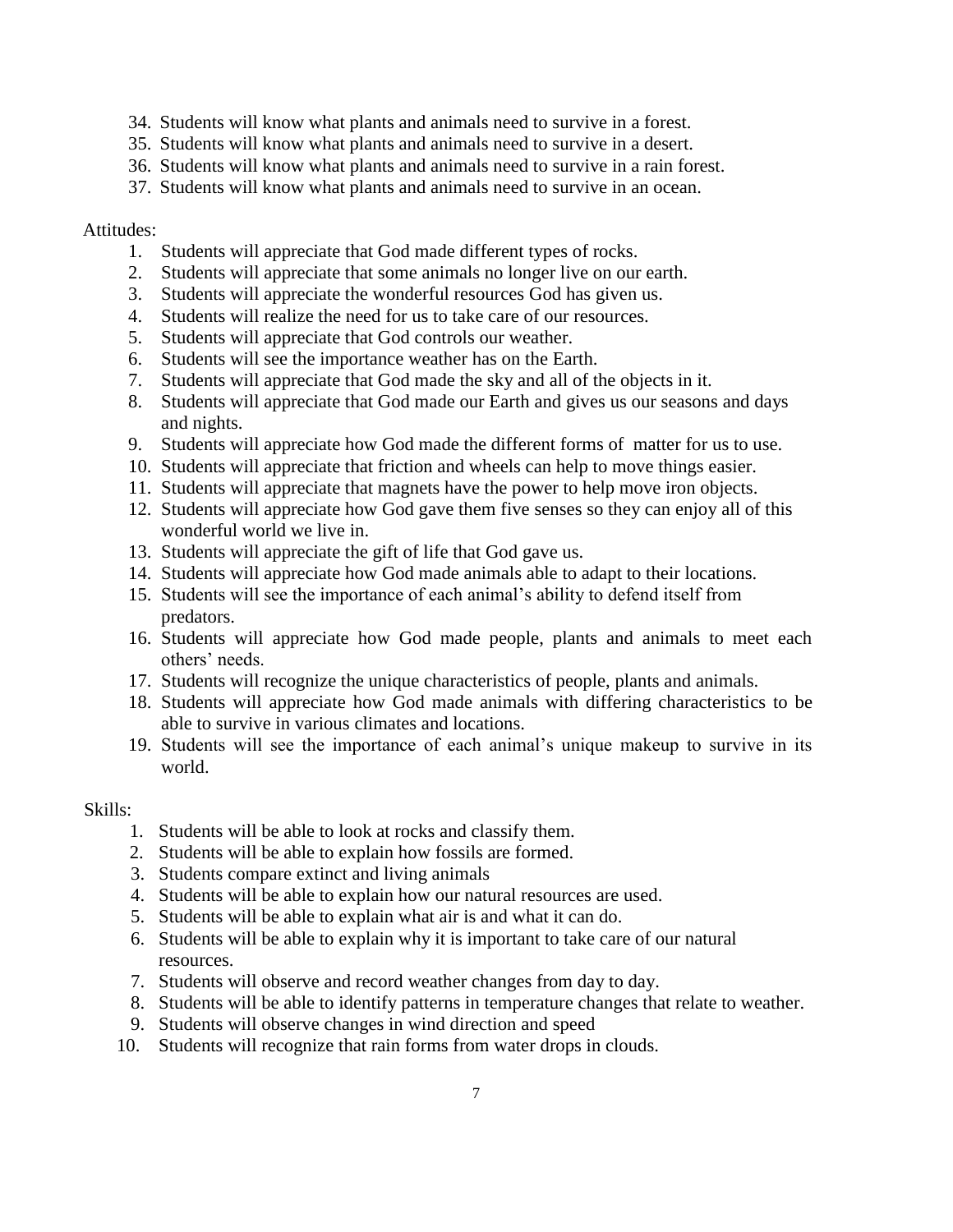- 11. Students will be able to explain day and night on the Earth with the use of a globe and a flashlight.
- 12. Students will be able to describe the properties of solids.
- 13. Students will be able to describe the properties of liquids.
- 14. Students will know why some objects float in water and others sink.
- 15. Students will know what the main objects are that we see in the sky.
- 16. Students will be able to list the four seasons and the weather and changes that come with each.
- 17. Students will be able to explain that the motion of objects can be changed by the amount of friction acting on them.
- 18. Students will be able to explain that the use of rollers and wheels can make it easier to push or pill objects.
- 19. Students will be able to explain how the magnetic force works and how it can be used in machines.
- 20. Students will be able to explain that a magnet's pulling force is strongest at the poles.
- 21. Students will be able to explain that the magnetic force gets weaker as the distance from the magnet increases.
- 22. Students will be able to explain that a magnet can magnetize things it attracts.
- 23. Students will be able to list the five senses and how they use each of them.
- 24. Students will be able it identify living and nonliving things.
- 25. Students will recognize living things grow and change.
- 26. Students will be able to explain which animals belong in the various groups.
- 27. Students will be able to explain the changes in the life cycles of the different animal groups.
- 28. Students will be able to explain the unique features of each animal group.
- 29. Students will be able to explain which animals live in certain locations.
- 30. Students will be able to compare and explain the different characteristics of plants and animals and people.
- 31. Students will be able to sort plant and animal products according to whether they come from plants or animals.
- 32. Students will be able to describe the unique aspects of living in each of these different locations.
- 33. Students will be able to describe the features of plants and animals to adapt to their living conditions.

## **YEAR 2**

Knowledge:

- 1. Students will know the difference between living organisms and nonliving objects.
- 2. Students will know that plants need: sunlight, air, nutrients, and water to grow.
- 3. Students will know that there are similarities and differences in plants.
- 4. Students will know that animals can be alike in some aspects and different in others.
- 5. Students will know ways to classify animals.
- 6. Students will know the life cycles of birds and mammals.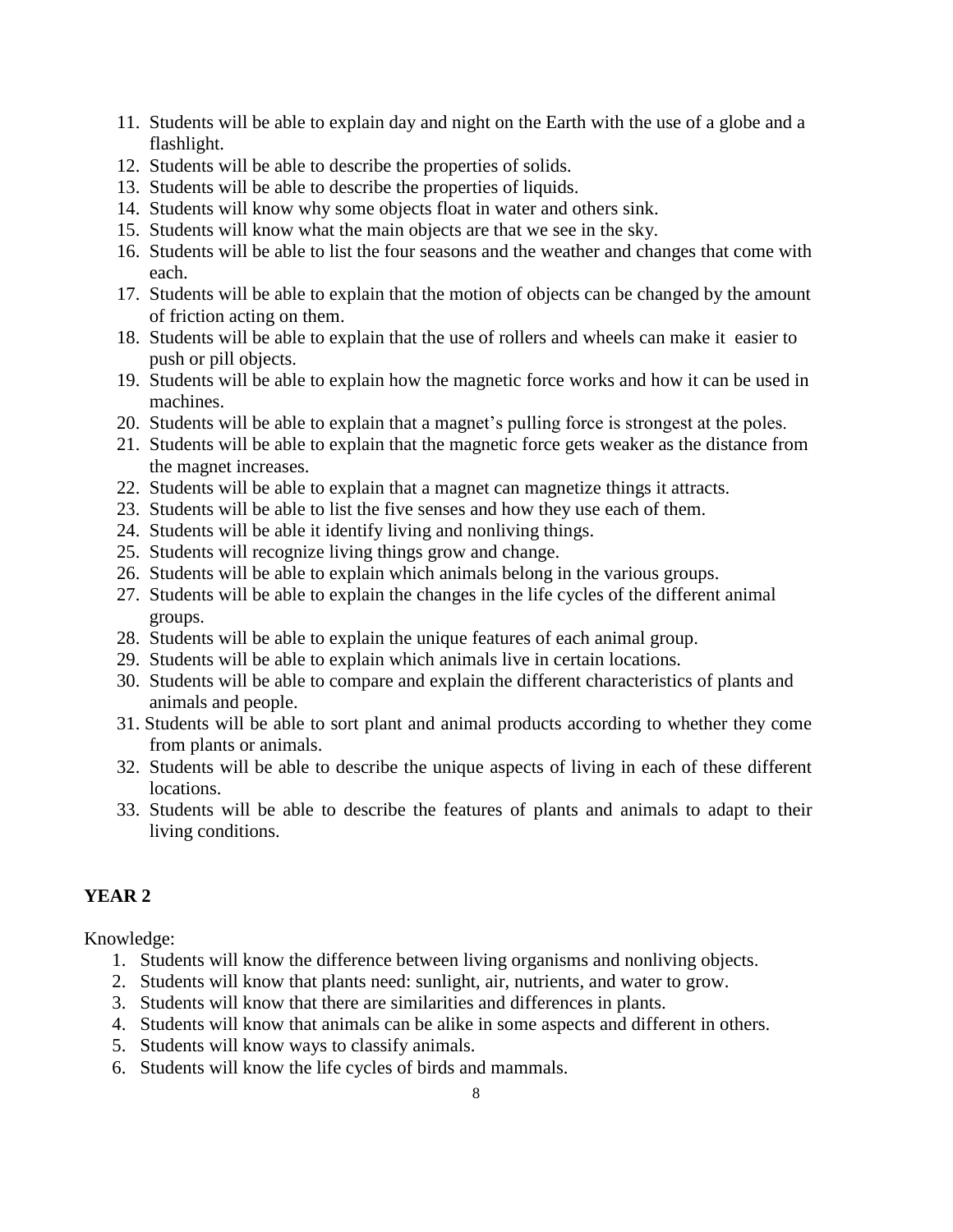- 7. Students will know that animals grow to resemble their parents.
- 8. Students will know that people grow and change in many ways throughout their lives.
- 9. Students will know how the bones and muscles work together to move the body.
- 10. Students will know the importance of exercise and healthy foods to keep our bodies strong and healthy.
- 11. Students will know that the heart and lungs work together to carry oxygen throughout the body.

Students will know the process of digestion.

- 12. Students will know that habitats are places where plants and animals grow and live.
- 13. Students will know that there are different kinds of land environments and habitats.
- 14. Students will know that there are different kinds of water environments and habitats.
- 15. Students will know that animals adapt in different ways to enable them to survive.
- 16. Students will know that there are various ways that plants and animals help each other.
- 17. Students will know that the amount of rainfall can change a habitat.
- 18. Students will know that a fire can change a habitat.
- 19. Students will know that there are three main types of pollution.
- 20. Students will know that pollution can harm plants and animals.
- 21. Students will know that there are ways to keep our environment clean.
- 22. Students will know that rocks and soil are natural resources that people use.
- 23. Students will know that plants and trees are natural resources that people use.
- 24. Students will know that all living things need water to live and grow.
- 25. Students will know what fossils are and where to find them.
- 26. Students will know what scientists can learn from fossils.
- 27. Students will know there were different kinds of dinosaurs.
- 28. Students will know the similarities and differences between stars and planets.
- 29. Students will know the characteristics of the sun.
- 30. Students will know that the Earth's orbit around the sun causes our seasons.
- 31. Students will know that the moon orbits the earth and this gives the appearance of different shapes to the moon.
- 32. Students will know that the weather changes from day to day and season to season.
- 33. Students will know what the water cycle is.
- 34. Students will know that there are special tools to measure and predict the weather. Students will know that there are many different weather conditions.
- 35. Students will know that there are three forms of matter: solids, liquids and gases.
- 36. Students will know how to measure solids, liquids, and gases.
- 37. Students will know what happens when matter is mixed or cut.
- 38. Students will know that water can be a solid, liquid or gas.
- 39. Students will know that changes in matter can be either reversible or irreversible.
- 40. Students will know that a force is something that pushes or pulls on an object to make it move.
- 41. Students will know that magnets have two different poles; with one that attracts and one that repels.
- 42. Students will know that weight, friction and distance affect the force needed to move objects.
- 43. Students will know what makes sound.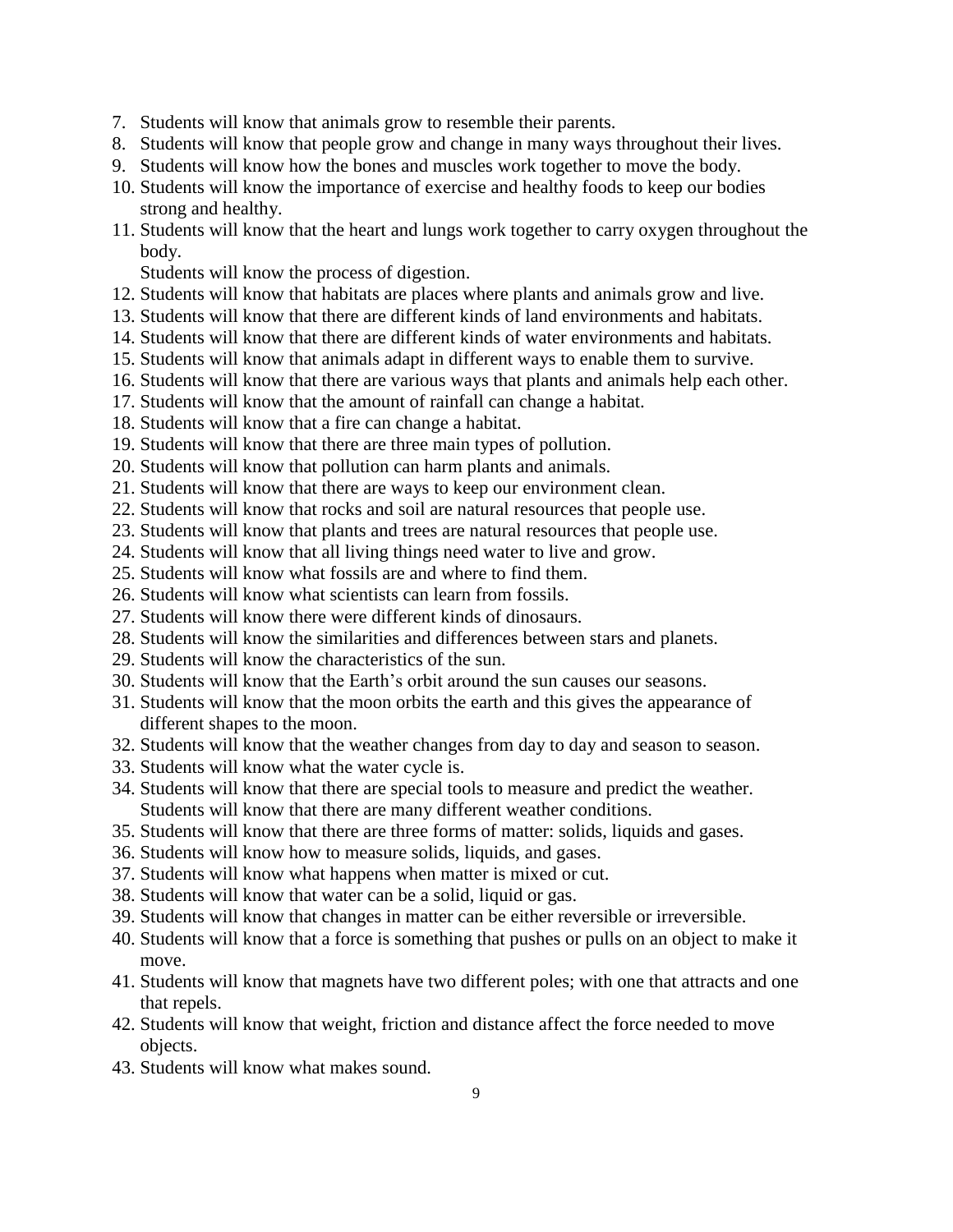- 44. Students will know that sounds can vary.
- 45. Students will know how sound travels.
- 46. Students will know how to make different sounds.
- 47. Students will know the basic parts of plants and their functions.
- 48. Students will know the basic parts of a seed.
- 49. Students will know that plants need light, air, soil, and water.

### Skills:

- 1. Students will be able to explain the differences between living organisms and nonliving objects.
- 2. Students will be able to explain how plants can be affected by their environment.
- 3. Students will be able to explain how plants may be alike and also their differences.
- 4. Students will be able to identify differing characteristics to help them classify animals.
- 5. Students will be able to explain the life cycles of birds and mammals.
- 6. Students will be able to explain similarities between the adult animal and its offspring.
- 7. Students will be able to explain how our bodies grow and change at different stages in our lives.
- 8. Students will be able to explain the skeletal and muscular systems.
- 9. Students will be able to explain how the circulatory and respiratory systems work.
- 10. Students will be able to explain how the digestive system works.
- 11. Students will be able to explain the benefits of healthy eating and exercise for our bodies.
- 12. Students will be able to explain why we need different land habitats to meet the needs of all the plants and animals.
- 13. Students will be able to explain why there are different water habitats to meet the needs of all the plants and animals.
- 14. Students will be able to explain how animals adapt to their surroundings.
- 15. Students will be able to explain what a food chain is and how it benefits many animals.
- 16. Students will be able to explain the effects of drought and floods to our earth.
- 17. Students will be able to explain the devastating effects of a fire on our earth.
- 18. Students will be able to identify the types of pollution and the harm it does to plants and animals.
- 19. Students will be able to list ways that people can work to make less pollution.
- 20. Students will be able to describe the ways that people use rocks and soil.
- 21. Students will be able to describe the ways that people use plants.
- 22. Students will be able to describe the ways and the amount of water that people use.
- 23. Students will be able to explain how some kinds of fossils were made.
- 24. Students will be able to explain how scientists collect and reconstruct fossils.
- 25. Students will be able to explain what scientists have learned about dinosaurs.
- 26. Students will be able to identify stars and planets.
- 27. Students will be able to identify some constellations.
- 28. Students will be able to explain how we have day and night.
- 29. Students will be able to explain what causes the different seasons on the Earth.
- 30. Students will be able to explain how the reflection of the sun's light enables them to see the moon.
- 31. Students will be able to describe the changes in weather from season to season.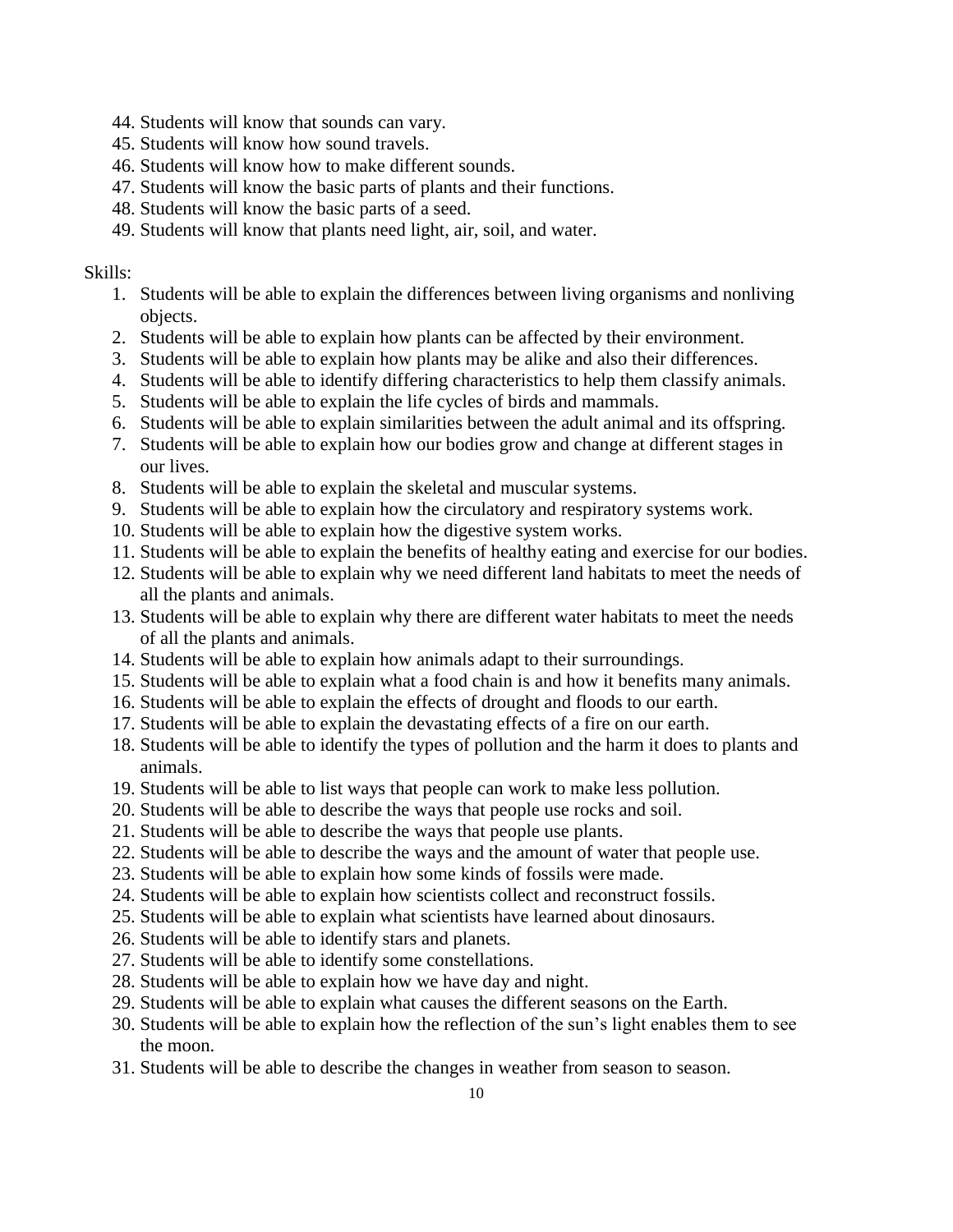- 32. Students will be able to explain how water gets into the air.
- 33. Students will be able to identify the different kinds of clouds and what weather changes they may bring.
- 34. Students will be able to describe the ways to prepare for different weather conditions.
- 35. Students will be able to identify and describe the properties of matter.
- 36. Students will be able to compare solids and describe their similarities and differences.
- 37. Students will be able to identify the two properties that all liquids have.
- 38. Students will be able to recognize the properties of a gas.
- 39. Students will be able to describe what happens when matter is cut or mixed.
- 40. Students will be able to describe how water can be made to change from one state to another.
- 41. Students will be able to describe some changes in matter that are reversible.
- 42. Students will be able to describe some changes in matter that are irreversible.
- 43. Students will be able to explain that a force can be used to change the location of an object and the direction it is moving.
- 44. Students will be able to explain the ways that magnets can be used.
- 45. Students will be able to explain how to measure motion.
- 46. Students will be able to explain what makes sound.
- 47. Students will be able to identify which body parts are used to make and hear sound.
- 48. Students will be able to identify sounds as being loud or soft and also high and low.
- 49. Students will be able to explain that sound can travel through gases, liquids and solids.
- 50. Students will be able to identify that animals use sound to communicate with one another under water.
- 51. Students will be able to describe ways to change the pitch of sound.
- 52. Students will be able to explain what causes the loudness of a sound to change.
- 53. Students will observe and compare various plants.
- 54. Students will observe the process as a seed grows into a plant.
- 55. Students will observe what happens to plants when they do not receive the light and water that they need.

### Attitudes:

- 1. Students will appreciate the gift of food and beauty that God gives us with plants.
- 2. Students will see the importance of plants for our existence.
- 3. Students will appreciate God's amazing ability to make all of the different types of animals.
- 4. Students will appreciate the various life cycles of animals and the miracle of their growth and changes.
- 5. Students will appreciate what a wonderful gift God has given us with healthy and well functioning bodies.
- 6. Students will see the importance of taking good care of our bodies with healthy diets and exercise.
- 7. Students will appreciate how God made differing types of land and water so that there can be homes for many different animals.
- 8. Students will see the wisdom of God in making many types of land and water.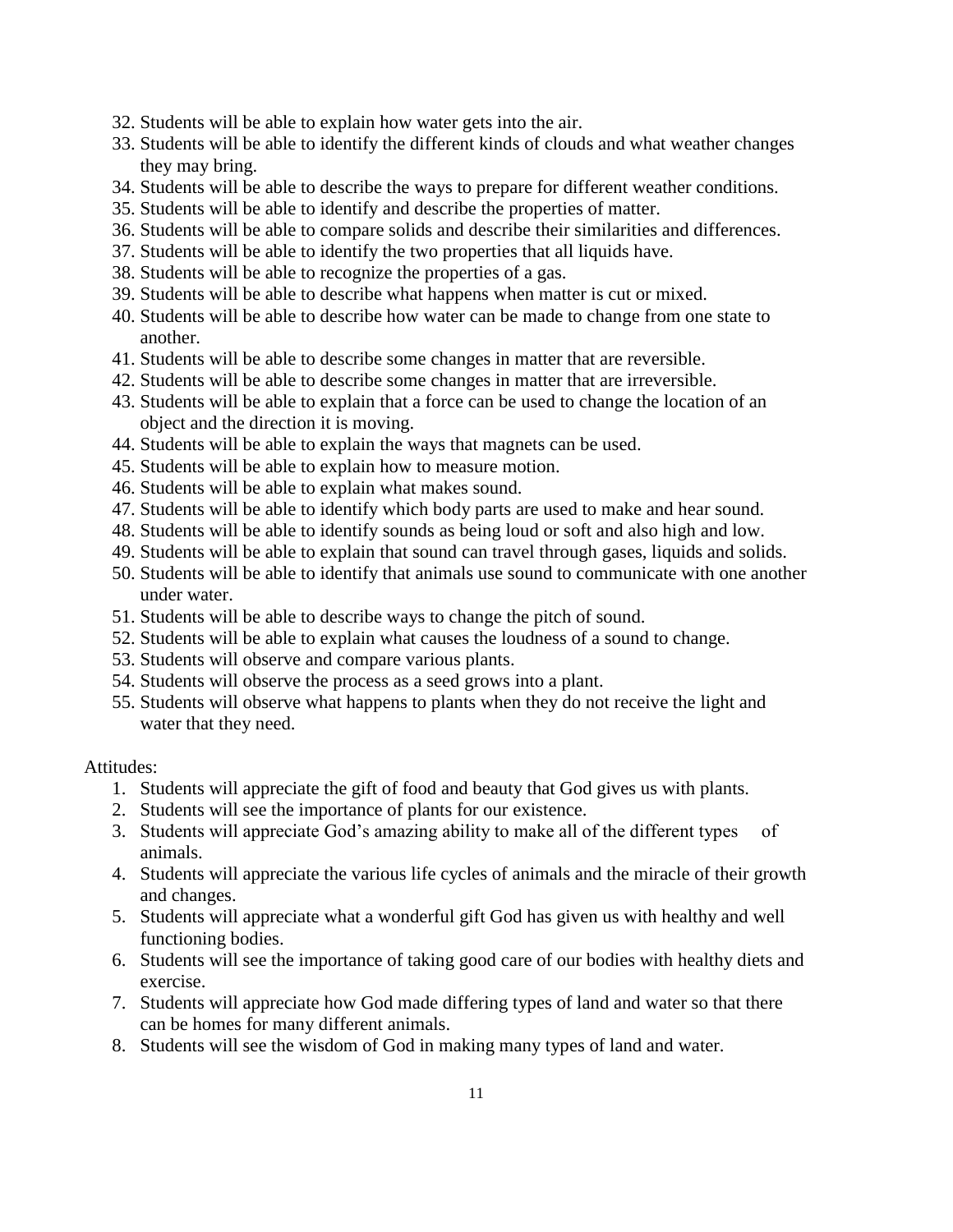- 9. Students will appreciate that God sends different types of weather to keep our earth healthy and growing.
- 10. Students will appreciate that we all need to work to keep our earth clean and healthy.
- 11. Students will appreciate that God made different types of soil to accommodate the many types of trees and plants that He made to grow on the earth.
- 12. Students will appreciate what a useful and wonderful gift water is to our world.
- 13. Students will appreciate that some of God's created animals have died and decayed.
- 14. Students will appreciate the value and beauty of the sun, moon and stars to the Earth.
- 15. Students will appreciate the value, beauty and harm that different types of weather can bring to the Earth.
- 16. Students will appreciate the value and gift that water is to our Earth.
- 17. Students will appreciate that God made different forms of matter for us to use.
- 18. Students will appreciate the benefits of being able to mix or change matter.
- 19. Students will appreciate that God made forces to help us do our work.
- 20. Students will appreciate the gifts of hearing and sounds that God made for us.
- 21. Students will appreciate how God made seeds and plants able to grow and produce flowers and food for them to enjoy.
- 22. Students will see the importance of each plant being able to produce food that they need to live.

## **Grades 1-2 Scope and Sequence**

### Year One

Life Science

- 1. Living and nonliving things
- 2. All about plants
- 3. All about animals
- 4. Plants and animals need one another
- 5. A place to live

Earth Science

- 1. Earth's Land
- 2. Our natural resources
- 3. Measuring weather
- 4. The sky and seasons

Physical Science

- 1. Investigate matter
- 2. making sound
- 3. Pushes and pulls
- 4. Magnets

## Year 2

Life Science

1. Plants grow and change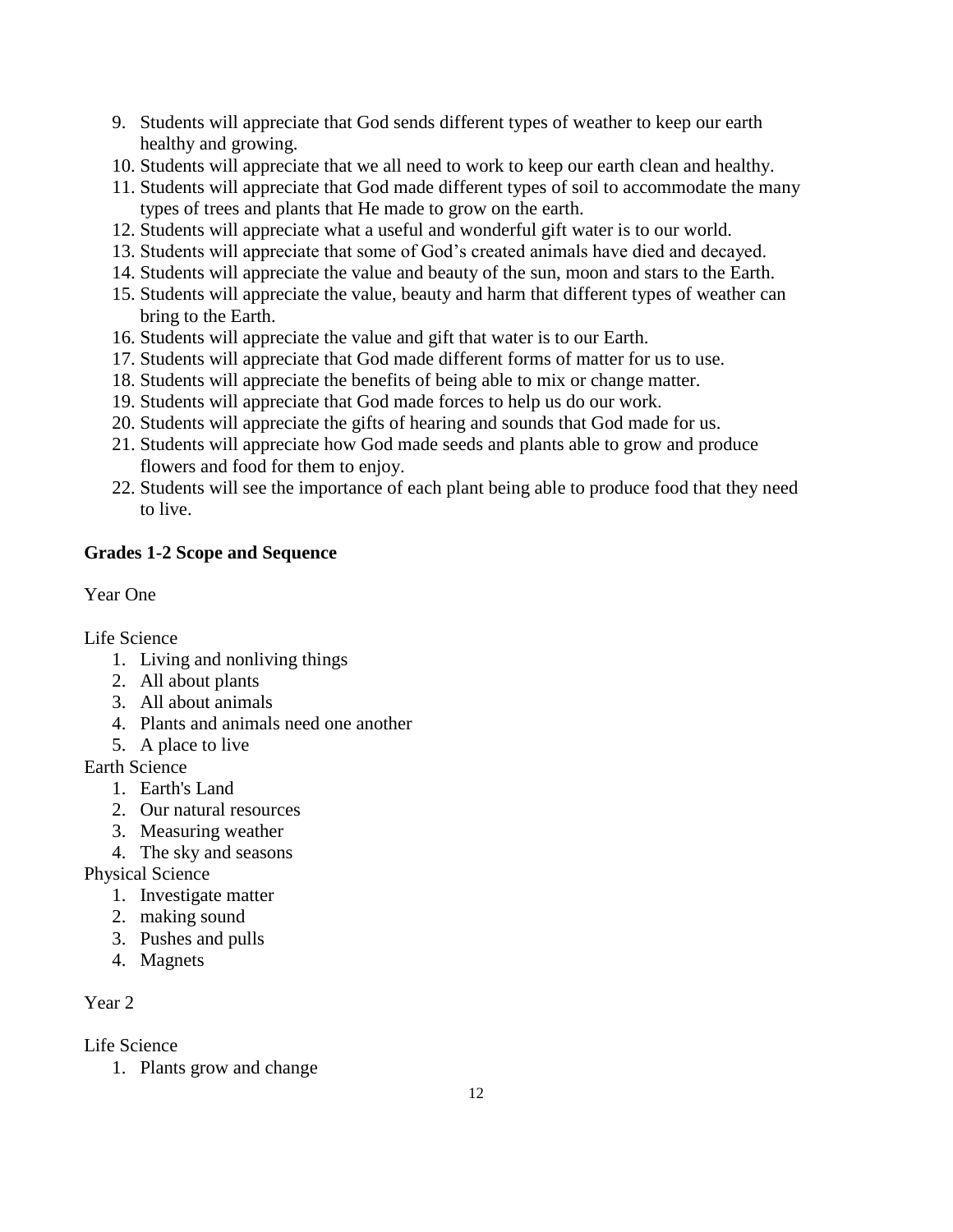- 2. Animals grow and change
- 3. People grow and change
- 4. Habitats for plants and animals
- 5. Changes in habitats

Earth Science

- 1. Earth's resources
- 2. Earth long ago
- 3. The solar system
- 4. Earth's weather

# Physical Science

- 1. Observing and measuring matter
- 2. Changes in matter
- 3. Forces and motion
- 4. Hearing sound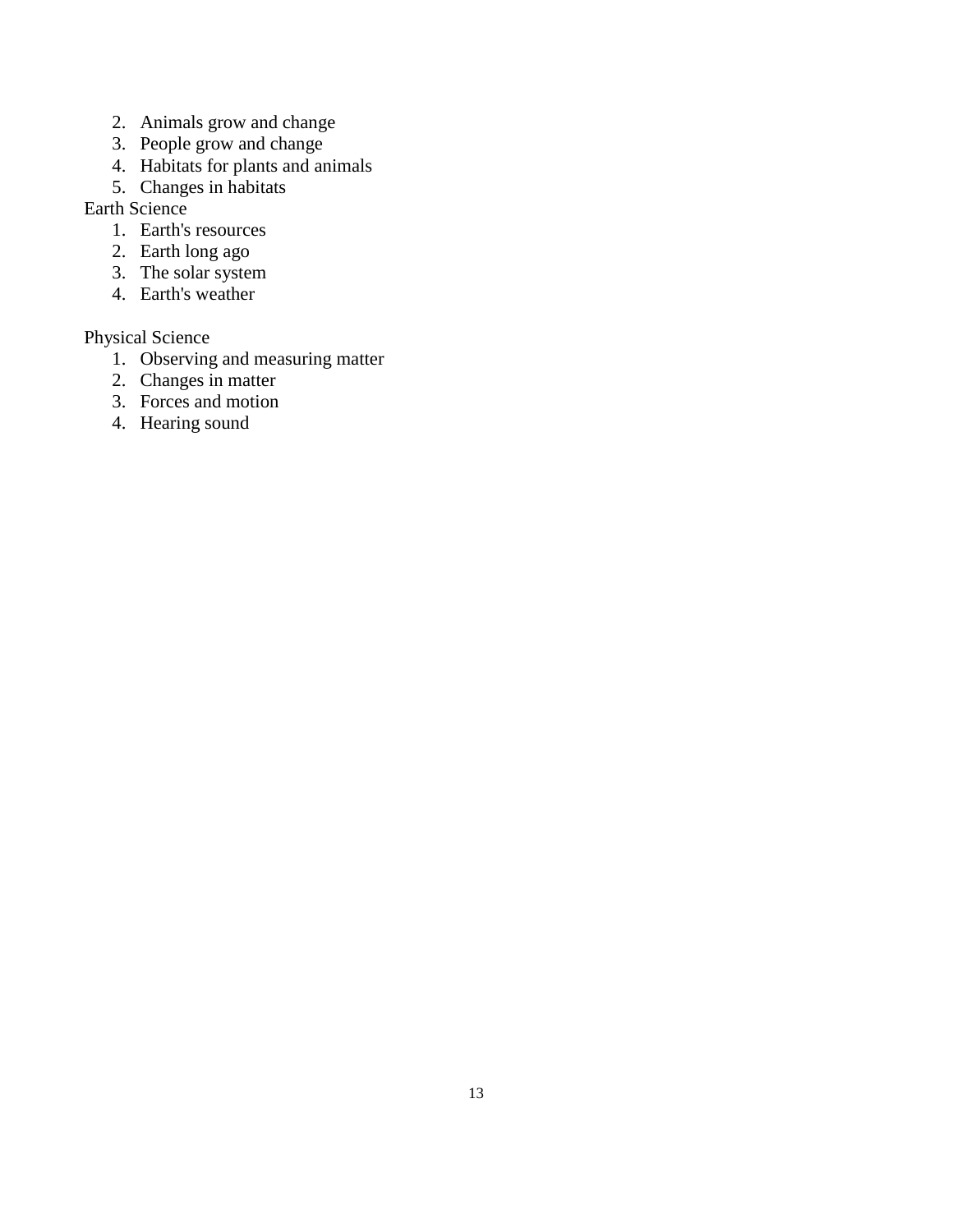# **Grade 3 Objectives**

### Knowledge:

- 1. Identify air, water, soil, and lights as the four needs of plants
- 2. Seeds need certain conditions to grow
- 3. Plants make their own food through photosynthesis
- 4. All animals have similar needs.
- 5. Define ecosystem.
- 6. List different types of ecosystems.
- 7. Recognize that living things have characteristics for surviving in different environments.
- 8. All plants and animals are connected to a food chain.
- 9. Describe what minerals and rocks are.
- 10. List examples of the uses of minerals and rocks.
- 11. Identify the forces that change Earth's surface: earthquake, volcanoes, and floods.
- 12. Describe the ways different landforms look.
- 13. Explain how soils are different for different types of plants.
- 14. Describe how soil can be harmed.
- 15. Define Resource.
- 16. List common resources
- 17. Water is found on Earth.
- 18. List reasons water is important.
- 19. Define weather.
- 20. List different types of weather.
- 21. List the eight plants of the Milky Way.
- 22. Describe other bodies in the solar system.
- 23. Determine why Pluto is now considered a dwarf planet.
- 24. Define Matter.
- 25. List physical properties of matter.
- 26. Classify matter as a solid, liquid, or gas.
- 27. List signs of a physical change.
- 28. List signs of a chemical change.
- 29. Define energy.
- 30. Compare potential energy and kinetic energy.
- 31. Demonstrate one way energy can be used to move objects
- 32. Describe a way heat is used for everyday life.
- 33. List a tool used to measure heat
- 34. Explain how forces are measured.
- 35. Explain what work is.
- 36. List the six types of simple machines.

### Skills:

- 1. Explain how roots, stems and leaves help plants survive
- 2. Observe a variety of leaves
- 3. Identify the parts of a plants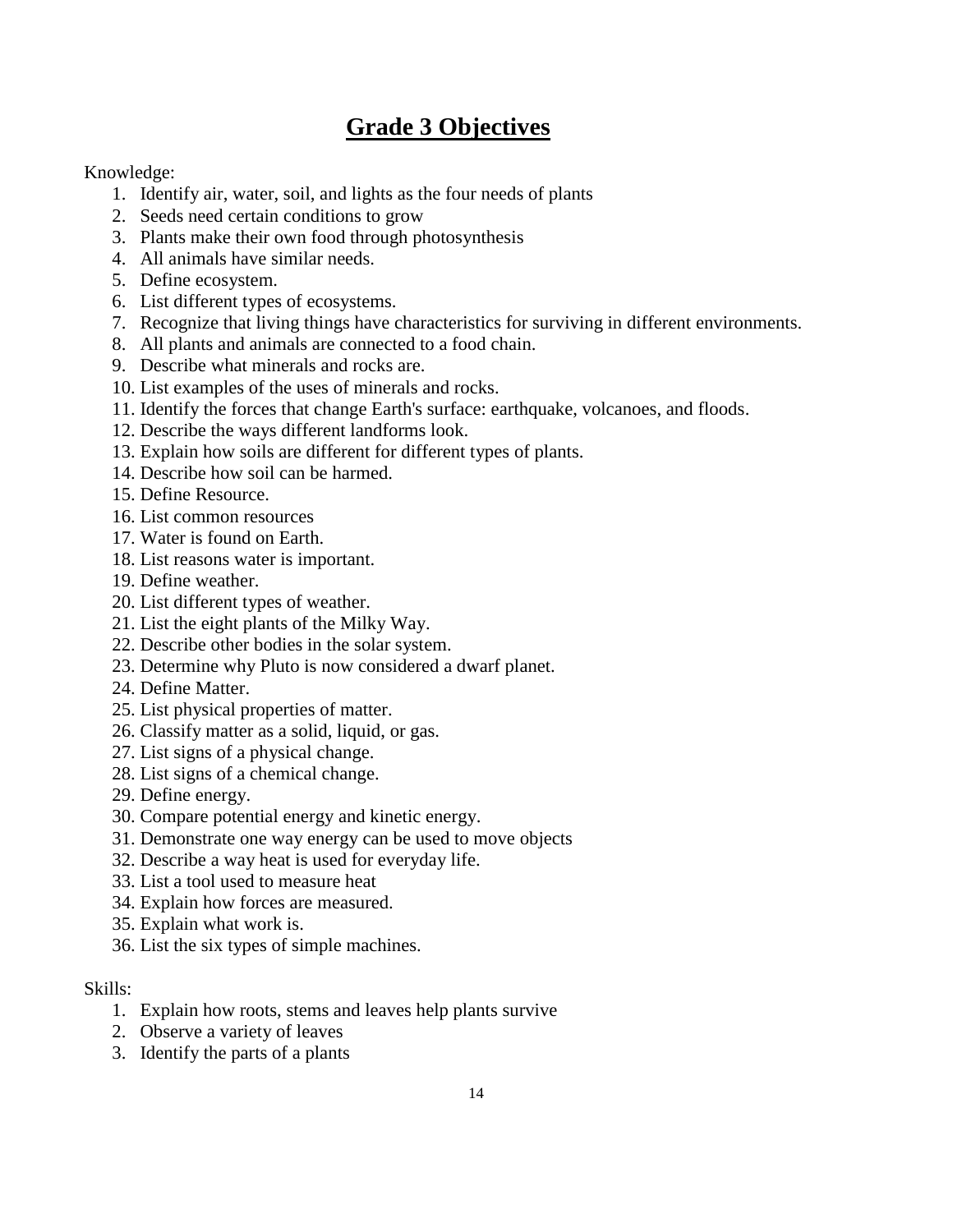- 4. Describes ways seeds are spread
- 5. Analyze how adaptive characteristics help members of a species survive.
- 6. Identify characteristics among amphibians, fish, reptiles, mammals and birds.
- 7. Explain how migration and hibernation are instinctive behaviors that allow some animals to survive harsh winters.
- 8. Identify current and past causes of extinction.
- 9. Connect the needs of plants and animals to the ecosystem which best suits them.
- 10. Explain how all living things get energy from food.
- 11. Identify characteristics of living things that help them get food.
- 12. Identify the three types of rocks and how they are formed.
- 13. Describe the rock cycle.
- 14. Explain how fossils are formed.
- 15. Explain how wind, water and ice shape Earth's surface.
- 16. State where soil comes from and how it forms.
- 17. Describe the importance of soil.
- 18. Give a specific example of a person using a resource.
- 19. Differentiate between resources that can be used up or never run out.
- 20. Explain how water is found in different forms and can change from one form to another.
- 21. Describe how water moves through a water cycle.
- 22. Create a picture of water cycle.
- 23. Record the weather for one week.
- 24. Identify the layers of the atmosphere.
- 25. Identify the ways temperature, precipitation and wind are measured.
- 26. Describe how people forecast the weather
- 27. Use a weather map to predict the weather.
- 28. Explain why there are seasons.
- 29. Identify the cause of day and night.
- 30. Describe the moon's phases.
- 31. Describe evaporation and give a real life example.
- 32. Gather information about mass and volume by using the appropriate tools.
- 33. Describe how a type of matter can change its form.
- 34. Recognize that when two or more substances combine a new substance may form that has properties different from the original.
- 35. Conduct an experiment in which a physical change takes place.
- 36. Conduct an experiment in which a chemical change takes place.
- 37. Identify sources of energy and the different forms energy can take.
- 38. Compare various kinds of stored energy.
- 39. Observe that energy can travel as a wave.
- 40. Conduct an experiment using a battery as a source of energy
- 41. Explain how thermal energy affects matter.
- 42. Describe three ways in which thermal energy moves from place to place.
- 43. Accurately measure the temperature of three examples using a thermometer.
- 44. Conduct an experiment in which friction produces a small amount of heat.
- 45. Describe the relationship between work and force.
- 46. Classify different types of simple machines.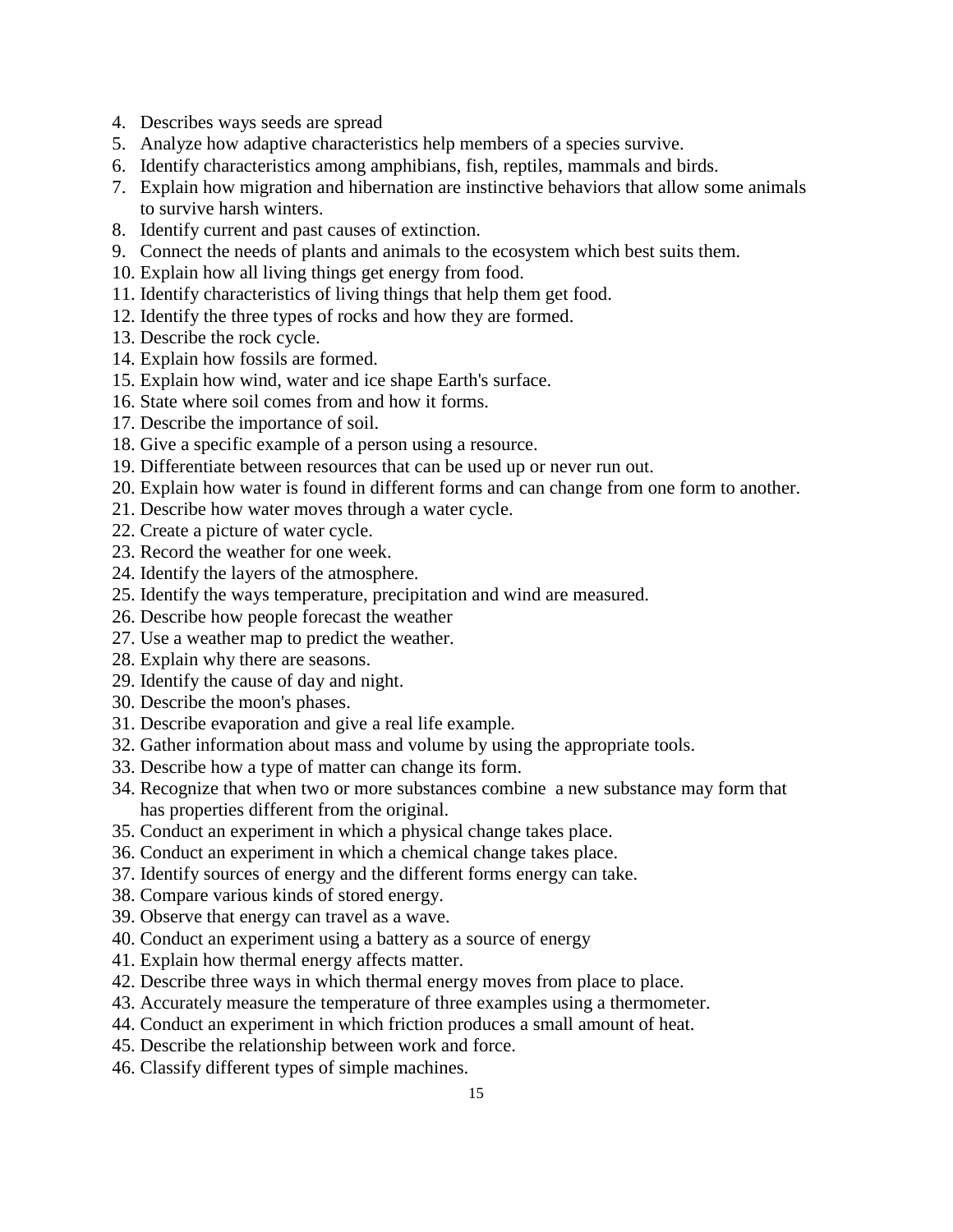47. Draw a real life example for each type of simple machine.

### Attitudes:

- 1. God created all plants and seeds.
- 2. God created plants to make their own food.
- 3. God created all animals in unique ways and an incredible variety.
- 4. God created the whole world and each area is unique in its plants and animals
- 5. Plants and animals work in their environment to survive.
- 6. Fossils teach us about the past.
- 7. Their exact date cannot be determined.
- 8. God created all things in His time.
- 9. God created a world that continues to change.
- 10. Importance of conserving soil and our Earth.
- 11. Recycling is a way to conserve our resources.
- 12. The same water cycles through Earth and takes on many forms.
- 13. God controls are weather in our world.
- 14. There are ways humans can track or predict the weather.
- 15. God did not just create our planet Earth, but the whole universe.
- 16. The universe is incredibly vast.
- 17. All matter takes up space.
- 18. Matter cannot be created or destroyed.
- 19. Energy is takes on various forms and is used for everyday life.
- 20. Simple machines make work easier.

## **3 rd Grade Scope and Sequence**

- A. Plants and Animals
	- 1. Types of Plants
	- 2. Types of Animals
- B. Plants and Animals Interact
	- 1. Where Living Things are Found
	- 2. Living Things depend on One Another
- C. Earth's Land
	- 1. Minerals, Rocks, and Fossils
	- 2. Forces that Shape the Land
	- 3. Soils
	- 4. Earth's Resources
- D. Cycles on Earth and Space
	- 1. The Water Cycle
	- 2. Observing Weather
	- 3. Earth and Its Place in the Solar System
- E. Investigating Matter
	- 1. Properties of Matter
	- 2. Changes in Matter
- F. Exploring Energy and Forces
	- 1. Energy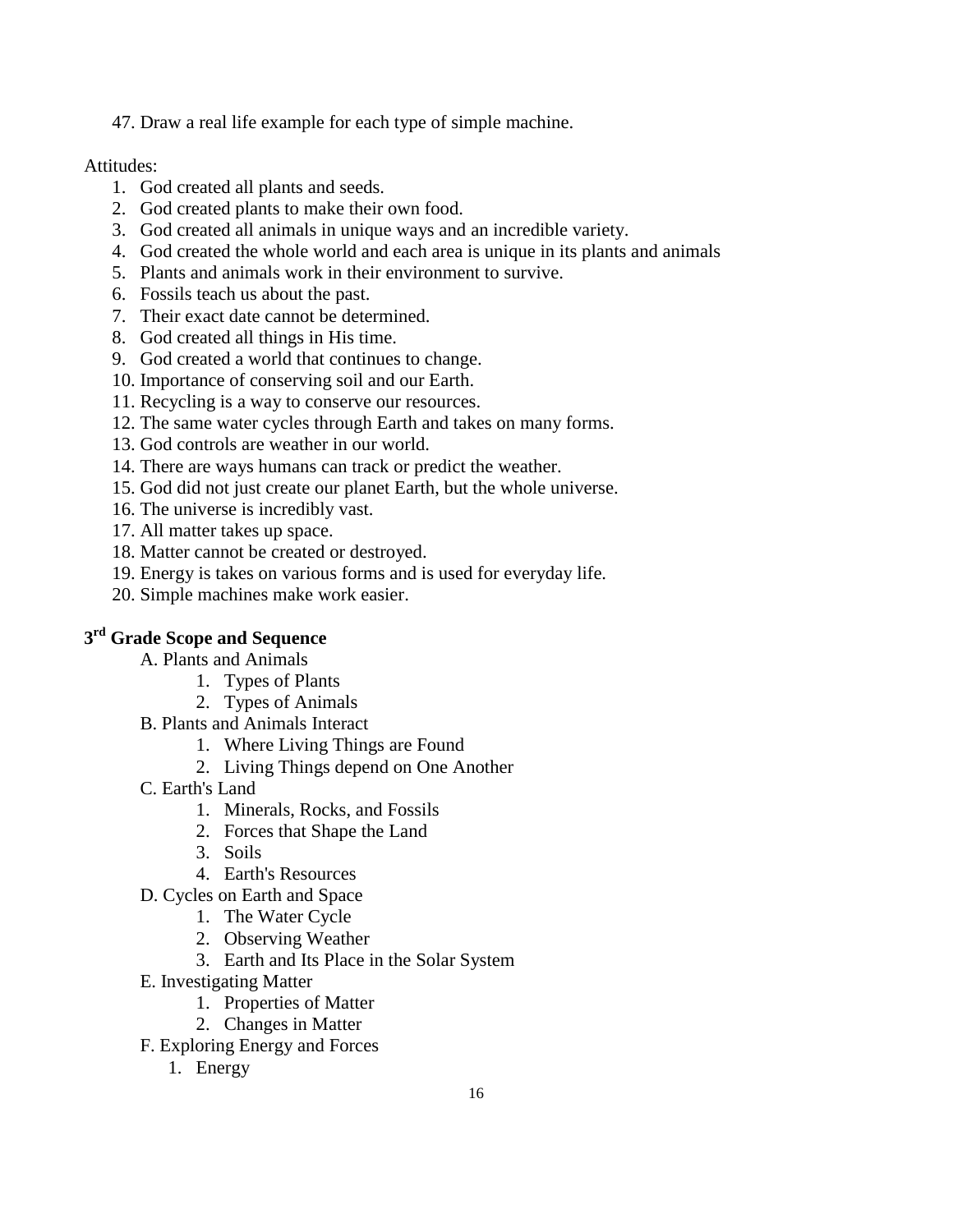- 2. Heat
- 3. Forces and Motion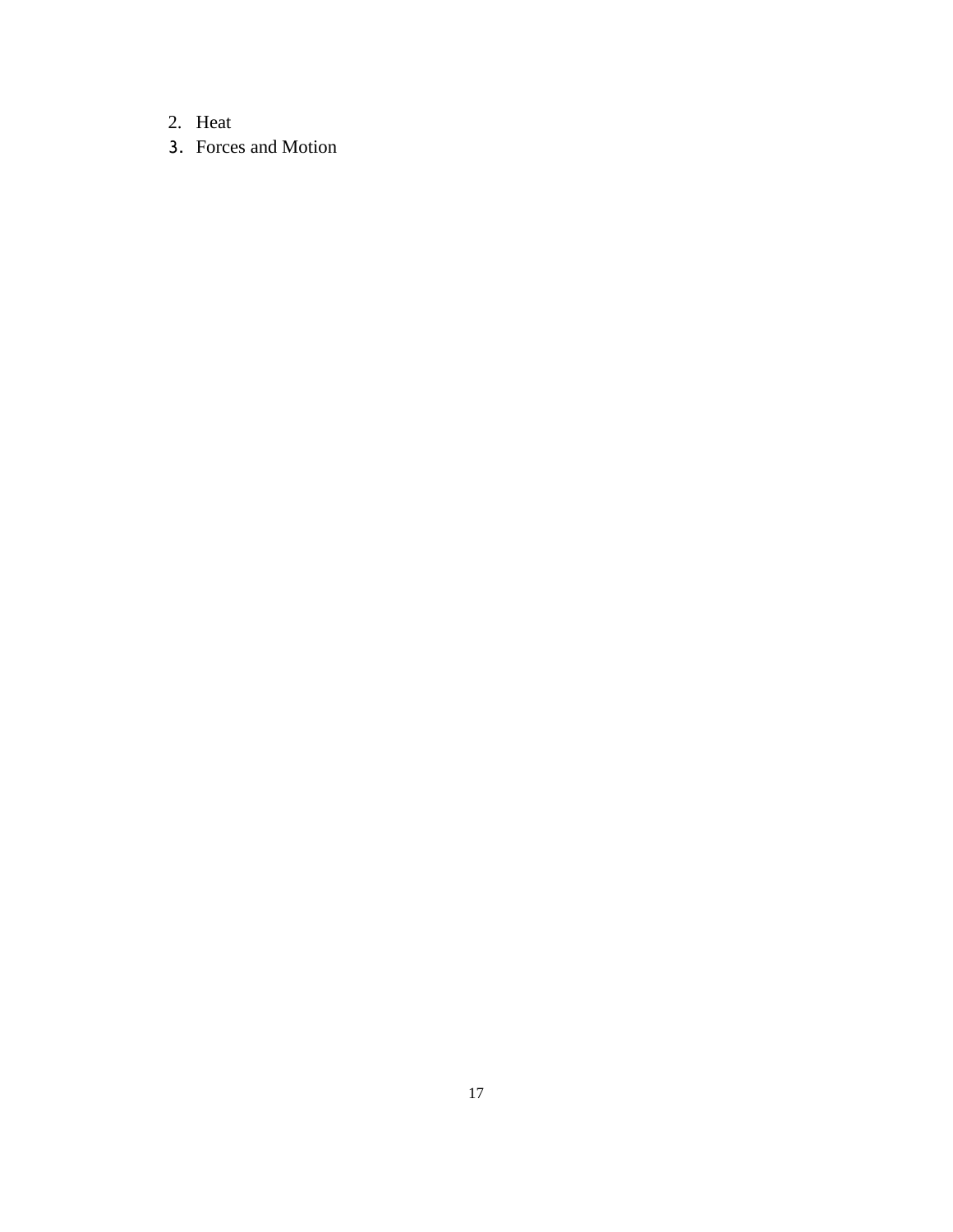# **Grade 4 Objectives**

### Knowledge:

- 1. Define cell.
- 2. Explain that all living things are make of one or more cells.
- 3. Recognize that different kinds of cells have different parts.
- 4. Identify features of animals.
- 5. Identify seeds as reproductive cells of plants.
- 6. List the basic needs of all animals: food, water, oxygen, shelter and climate.
- 7. Conclude that animals meet their needs in different ways.
- 8. Identify air, water, soil, and lights as the four needs of plants.
- 9. List ways seeds are spread.
- 10. Identify the basic parts that make up the human body.
- 11. List the six main body systems and their main functions.
- 12. Identify the basic parts of an ecosystem.
- 13. Describe a tropical rain forest.
- 14. Describe a coral reef.
- 15. List resources of rain forests and coral reefs.
- 16. Identify three examples of saltwater communities
- 17. Describe ways ecosystems change.
- 18. List ways humans affect ecosystems.
- 19. List the three layers of the earth.
- 20. Identify the three types of volcanoes.
- 21. Explain ways to measure an earthquake.
- 22. Describe the steps involved in fossil formation.
- 23. List three types of fossil fuels.
- 24. List the layers of the Earth's atmosphere.
- 25. Identify the sun as the major source of energy for Earth.
- 26. Explain the main parts of the water cycle.
- 27. Describe the composition of ocean water.
- 28. Describe the ocean floor.
- 29. Describe the motions of Earth and the moon.
- 30. List the phases of the moon.
- 31. List the inner and outer planets in order.
- 32. List the three forms matter can take: solid, liquid or gas.
- 33. Recognize that heat can cause a change in the state of a matter.
- 34. Define buoyancy.
- 35. Recognize that thermal energy is the motion of particles of matter.
- 36. Identify conduction as a physical property of matter.
- 37. Recognize that thermal energy can be transferred from one object to another.
- 38. Explain that sounds is made of vibrations.
- 39. Recognize that sound energy can b carried from one place to another by waves.
- 40. Observe how sounds differ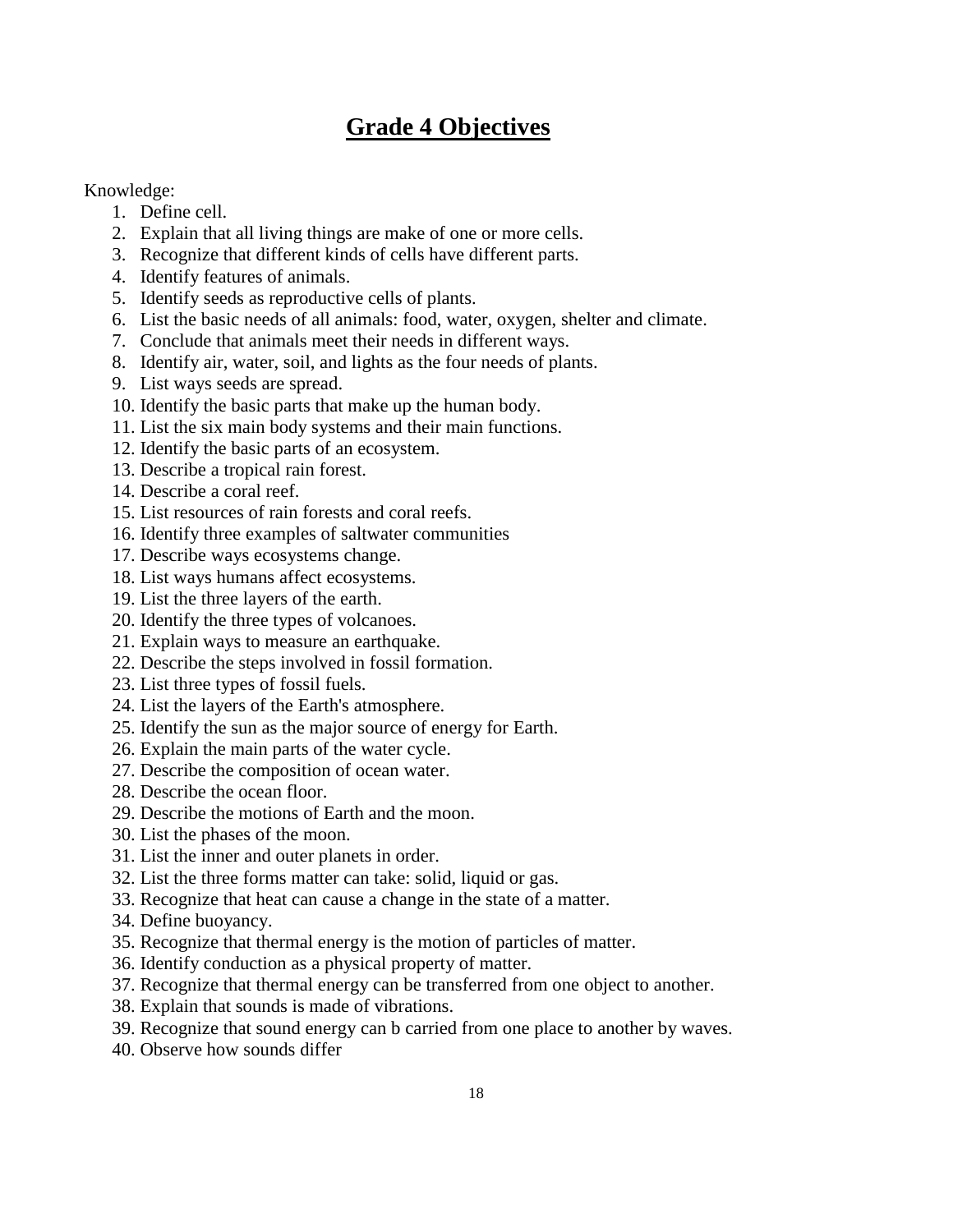- 41. Light can move, bounce, bend and stop.
- 42. List uses for electricity in everyday life.
- 43. Define static electricity.
- 44. Recognize that magnets have two poles, north and south, and that like poles repel each other, while unlike poles attract each other.
- 45. Identify ways to describe motion.
- 46. Define force.
- 47. Recognize the relationship between gravity and weight.
- 48. List the six types of simple machines.

#### Skills:

- 1. Create a model of a cell.
- 2. Label the main parts of a cell's structure.
- 3. Explain how an animal cell differs from a plant cell.
- 4. Describes how body plans and support systems are used to classify animals.
- 5. List features and examples of plants that reproduce with seeds.
- 6. Identify three adaptations birds have to help them meet their needs.
- 7. Describe animal body part adaptations that enable them to meet their needs.
- 8. Differentiate between learned behavior and instinctual behavior in animals.
- 9. Explain how plants make food.
- 10. Give examples of plant adaptations.
- 11. Explain how plant adaptations enable plants to survive in different environments
- 12. Identify ways that leaves, stems, and roots help plants live.
- 13. Describe the ways plants reproduce.
- 14. Explain the skeletal and muscular systems work together.
- 15. Describe what breathing does for the body.
- 16. Identify why blood is important to the body's cells.
- 17. Describes how the nervous system controls all the body's systems.
- 18. Detail the process of food through the digestive system.
- 19. Explain how the living things in ecosystems are organized.
- 20. Give an example of a habitat and niche in ecosystems.
- 21. Give an example of a producer, consumer, and decomposer.
- 22. Draw a food web and describe how it works together.
- 23. Describe ways people can conserve natural resources.
- 24. List ways a kid can help their environment.
- 25. Explain how the government helps to protect ecosystems.
- 26. Describe how slabs of Earth's crust and upper mantle move.
- 27. Explain the causes of an earthquake.
- 28. Describe where earthquakes occur.
- 29. Describe how volcanoes form.
- 30. Give examples of how volcano eruptions can be harmful and how they can have good effects on the land around them.
- 31. Explain how fossils are important to both the present and the past.
- 32. Describe the formation of coal.
- 33. List uses for coal, petroleum and natural gas.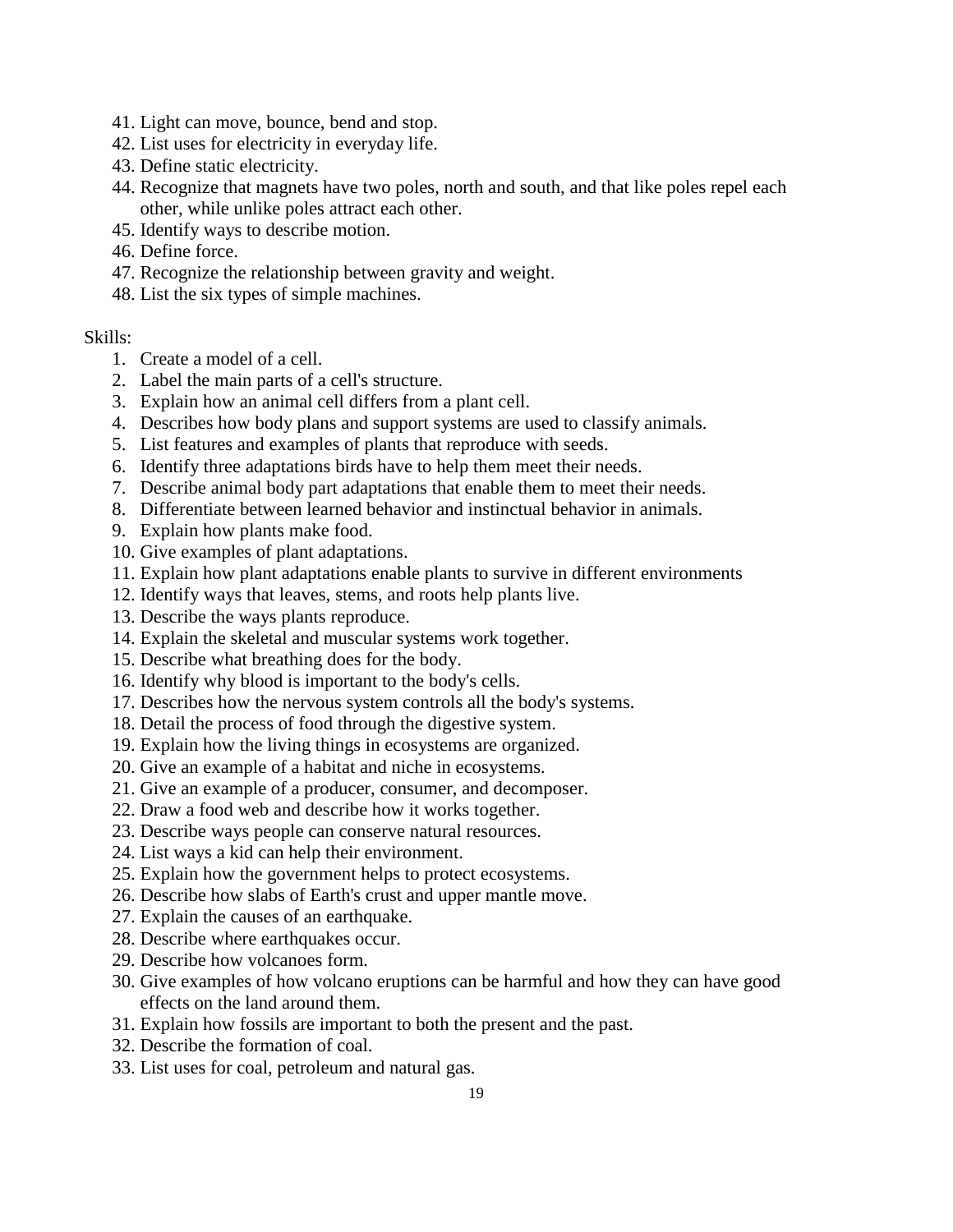- 34. Explain what causes the greenhouse effect.
- 35. Describe the results of an air mass passing over an area.
- 36. Construct a device to measure and observe changes in air pressure.
- 37. Explain how different weather conditions are measured.
- 38. Use symbols on a weather map to tell the weather.
- 39. Demonstrate how fresh water can be extracted from salt water.
- 40. Compare and contrast waves, tides, and currents.
- 41. Demonstrate how some ocean currents form.
- 42. Explain what causes tides to rise and fall
- 43. Explain how new ocean floor forms.
- 44. Relate a day and year to the motions of Earth.
- 45. Describe the causes of the seasons.
- 46. Differentiate between rotation and revolution.
- 47. Distinguish between planets, asteroids, and comets.
- 48. Construct a scale model of the solar system.
- 49. Use a telescope.
- 50. Conduct an experiment changing a state of matter.
- 51. Use numerical data to measure, describe and compare physical properties of matter.
- 52. Recognize that some materials combine to form solutions.
- 53. Differentiate between a physical and chemical change.
- 54. Conduct an experiment in which a physical and chemical change take place.
- 55. Observe and record changes in the states of matter caused by the addition or reduction of thermal energy.
- 56. Differentiate between thermal energy and temperature.
- 57. Explain that adding or removing heat from a substance can change its state of matter.
- 58. Analyze information about temperature by using thermometers.
- 59. Identify ways to produce and use thermal energy.
- 60. Explain that the energy that comes from the sun to Earth can be used by people.
- 61. Collect and analyze data about how sounds are made.
- 62. Compare and contrast loudness and pitch.
- 63. Recognize that sound travels at different speeds through different media.
- 64. Describe how an echo forms.
- 65. Explain what causes a sonic boom.
- 66. Explain how light travels.
- 67. Describe what can occur when light strikes an object.
- 68. Describe what causes a rainbow.
- 69. Explain how light and color are related.
- 70. Recognize that electrically charged objects attract or repel each other as can be seen from the effects of static electricity.
- 71. Explain what causes an electric field.
- 72. Design and build a simple series circuit using components such as wires, batteries, and bulbs.
- 73. Recognize that electrical energy can be converted to other forms of energy, such as heat, light and motion.
- 74. Construct a simple compass, and use it to detect magnetic effects.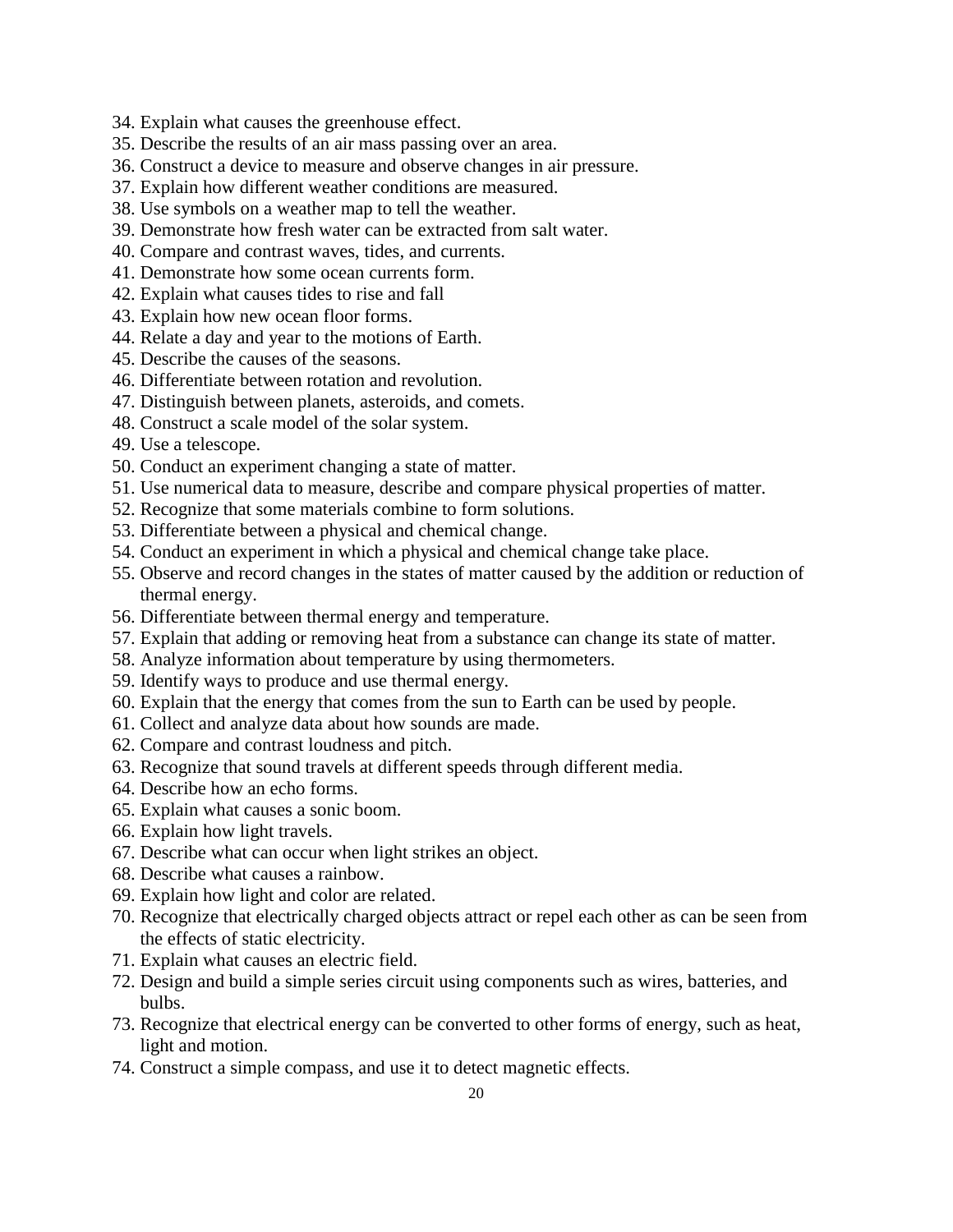- 75. Recognize that all electric currents produce magnetic effects.
- 76. Construct a simple electromagnet.
- 77. Identify how electromagnets are useful to people.
- 78. Define frame of reference and relative motion.
- 79. Calculate speed using data of distance and time.
- 80. Demonstrate how forces are added and subtracted.
- 81. Measure forces using a spring scale.
- 82. Give examples of different kinds of natural forces.
- 83. Explain how simple machines make work easier.
- 84. Identify the six types of simple machines in real life examples.

### Attitudes:

- 1. God created all things in a complex and orderly system of cells in all living things.
- 2. God created all animals.
- 3. All animals meet their needs in different ways.
- 4. God created all plants and seeds.
- 5. God created plants to make their own food.
- 6. God created humans in an amazing and complex way.
- 7. We want to take good care of the body God has given to us.
- 8. Living things in an ecosystem meet their needs in different ways.
- 9. God created a wonderful world and we want to care for it.
- 10. It is our responsibility to protect the earth and to to cause any harm.
- 11. God created the earth.
- 12. Changes in nature can be harmful and helpful in different ways.
- 13. Fossils can show us information about the past.
- 14. Exact dates of fossils and the earth cannot be determined using human methods.
- 15. God controls all weather.
- 16. Man can predict changes in weather using various too.
- 17. God formed the oceans and they continue to change.
- 18. God created an orderly universe and all parts of our galaxy.
- 19. Matter cannot be created or destroyed.
- 20. Energy comes in many different forms and is used for daily needs.
- 21. Electricity has power, but as also be dangerous.
- 22. Different types of simple machines help in different types of situations.

# **4 th Grade Scope and Sequence**

- A. A World of Living Things
	- 1. Living Things
	- 2. Animal Growth and Adaptations
	- 3. Plant Growth and Adaptions
	- 4. Human Body Systems
- B. Looking at Ecosystems
	- 1. Ecosystems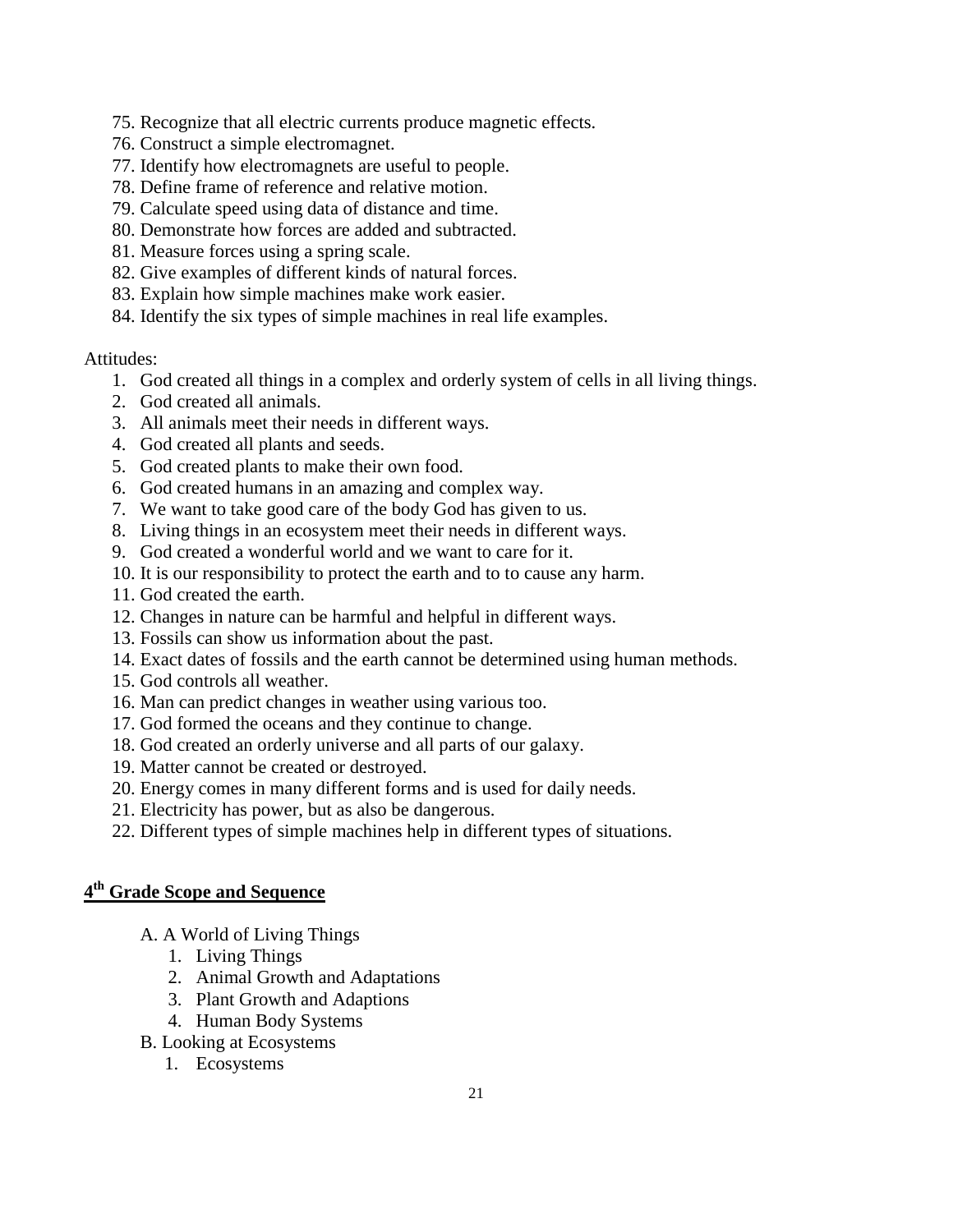- 2. Protecting Ecosystems
- C. Earth's Surface
	- 1. Earthquakes and Volcanoes
	- 2. Fossils
- D. Patterns on Earth and in Space
	- 1. Weather Conditions
	- 2. The Oceans
	- 3. Planets and Other Objects in Space
- E. Matter and Energy
	- 1. Matter and Its Changes
	- 2. Heat-Energy on the Move
	- 3. Sound
	- 4. Light
- F. Forces and Motion
	- 1. Electricity and Magnetism
	- 2. Motion-Forces at Work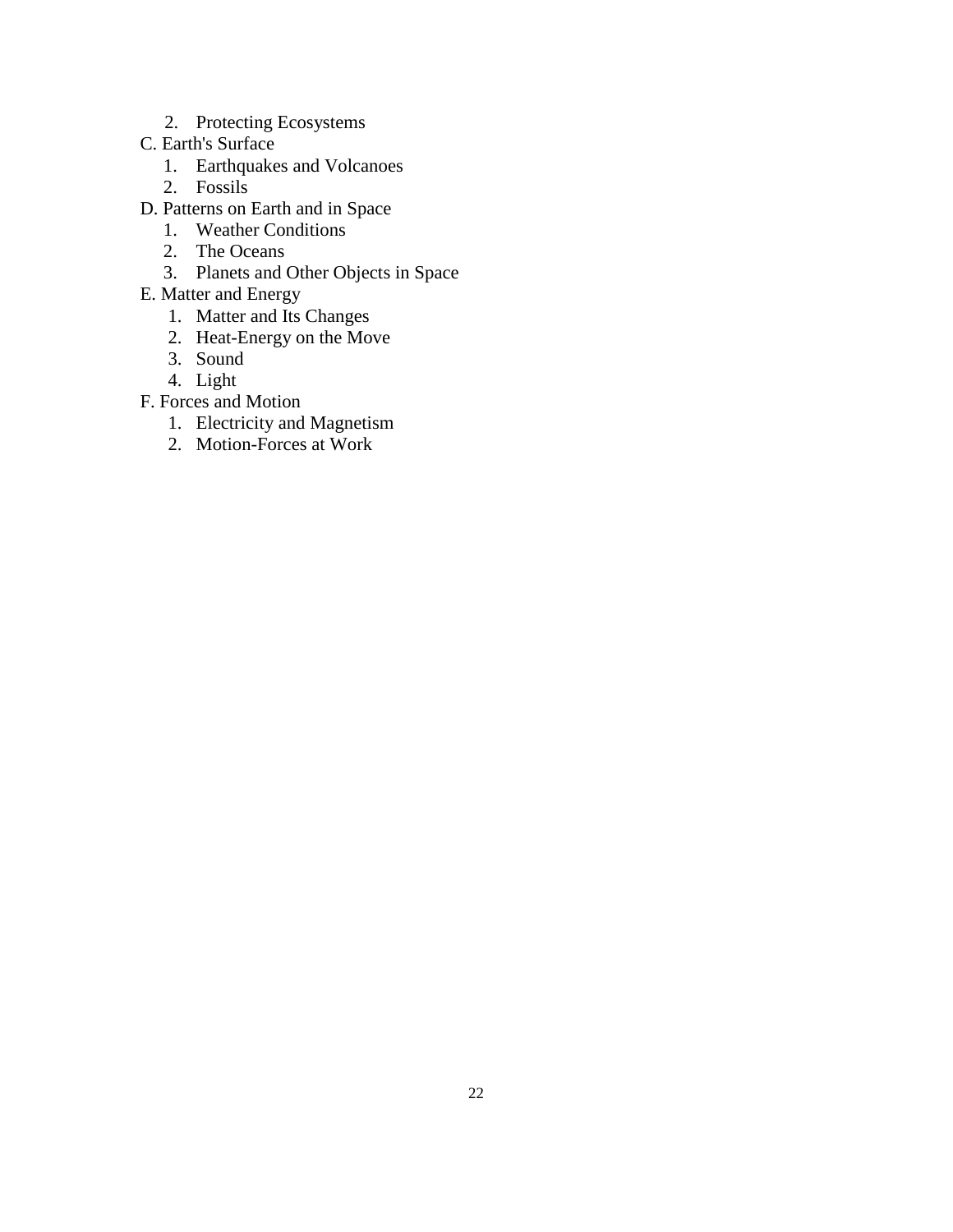# **Grade 5 Objectives**

### Knowledge:

- 1. Students will understand the importance of water in our world.
- 2. Students will recognize the three state of water.
- 3. Students will be able to describe the Earth's water cycle.
- 4. Students will know how a river effects the land around it.
- 5. Students will recognize how animals are classified.
- 6. Students will know some of the different organisms that live in ponds
- 7. Students will understand what a wetland is and its importance.
- 8. Students will be able to describe how glaciers and icebergs form.
- 9. Students will recall the ways that groundwater moves in the Earth.
- 10. Students will understand the importance of conserving and the treatment of water in our world.
- 11. Students will understand that water can be used as an energy source.
- 12. Students will be able to describe how waves form and changes.
- 13. Students will recognize that there is a monthly and daily tide cycle.
- 14. Students will be able to describe the chemistry of ocean water.
- 15. Students will explain how ocean currents effect the climate of our world.
- 16. Students will know the different features of the ocean floor.
- 17. Students will describe the varying habitats along the intertidal zone.
- 18. Students will explore the different sea life in the neritic zone and open ocean zone.
- 19. Students will list the resources that are available from the ocean.
- 20. Students will explain the characteristics that all animals have.
- 21. Students will know the difference between radial and bilateral symmetry.
- 22. Students will know the characteristics of sponges and cnidarians.
- 23. Students will recognized the different varieties of worms.
- 24. Students will understand the characteristics of mollusks and arthropods.
- 25. Students will understand the characteristics of insects and echinoderms.
- 26. Students will be able to explain the three different types of fish.
- 27. Students will understand the life cycle of amphibians.
- 28. Students will know the different varieties of reptiles.
- 29. Students will recognize the characteristics that all birds have in common.
- 30. Students will know the diversities and characteristics of mammals.
- 31. Students will be able to list the six characteristics of all living things.
- 32. Students will understand how scientists classify living things into six kingdoms.
- 33. Students will describe the basic structure of a virus, and how it multiplies.
- 34. Students will recall the role that bacteria plays in our lives.
- 35. Students will list the characteristics of protists and fungi.
- 36. Students will know the characteristics of plants.
- 37. Students will be able to explain the process of photosynthesis.
- 38. Students will describe the characteristics of nonvascular plants.
- 39. Students will recall the characteristics of seed plants and gymnosperms.
- 40. Students will be able to describe the characteristics of angiosperms.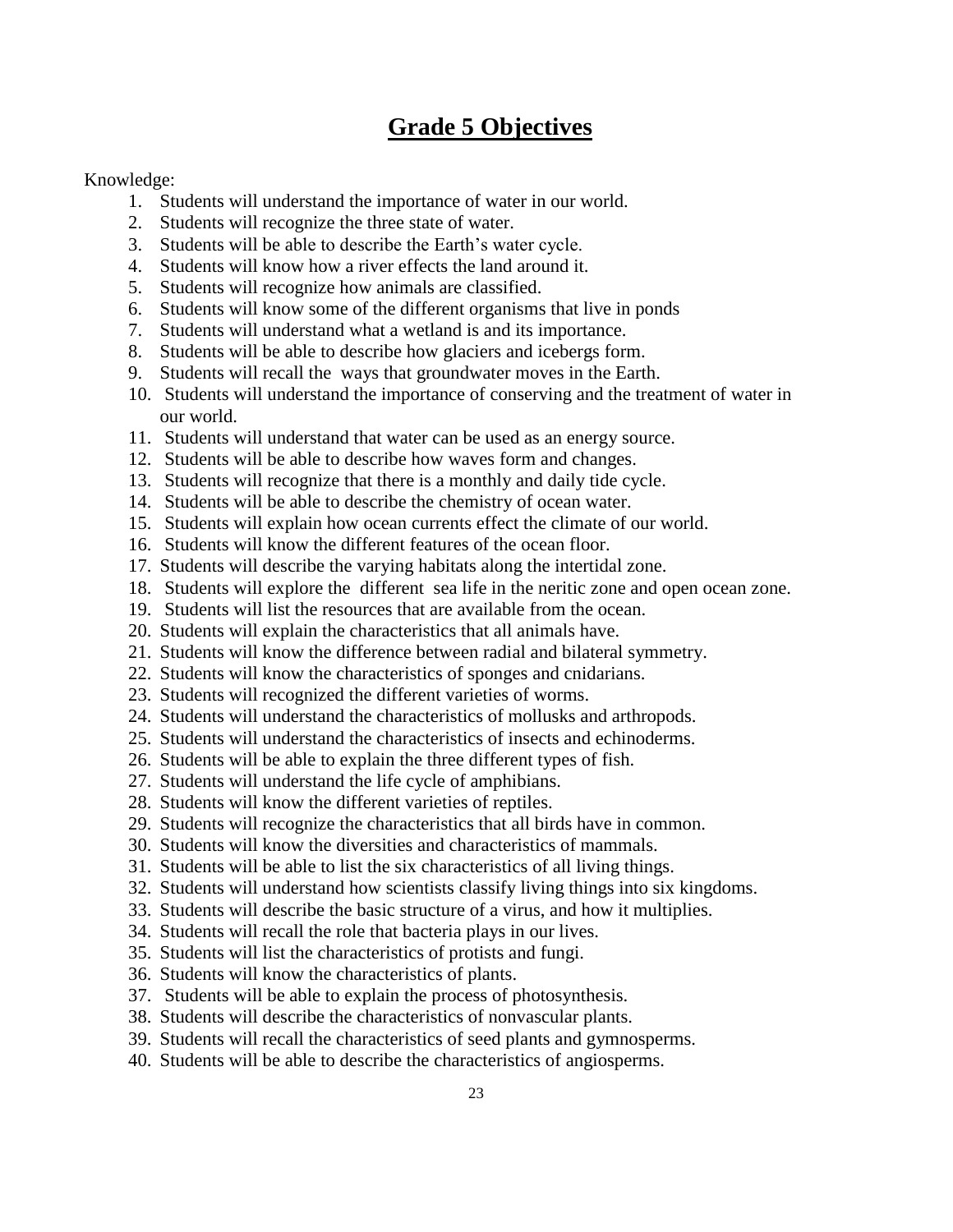Skills:

- 1. Students will record the differences of animals and plants of our world.
- 2. Students will observe life cycle of plants and collect data.
- 3. Students will collect, record, and predict data.
- 4. Students will list the major characteristics of different animals, insects, fish and birds.
- 5. Students will compare and contrast how different animals move.
- 6. Students will draw and label different parts of animals.
- 7. Students will present the difference between learned and instinctive behavior.
- 8. Students will plant and care for plants.
- 9. Students will predict how changing variables will affect the outcome of an experiment.
- 10. Students will observe, measure, describe and record changes in plant growth.

### Attitudes:

- 1. Students will recognize the role that technological design plays in daily problem solving.
- 2. Students appreciate how science can be used to solve practical problems.
- 3. Students recognize the importance of repeating trials to gain valid test results.
- 4. Students will realize that God has given all animals characteristics and abilities.
- 5. Students will appreciate the ways that animals survive and adapt in the world.
- 6. Students will develop an interest in investigating plant growth.
- 7. Students will appreciate the need for precise and detailed record keeping.
- 8. Students will value scientific data that has been collected over time.

## **5 th Grade Scope and Sequence**

Animals

- 1. Sponges, Cnidarians, Worms
- 2. Mollusks, Arthropods, Echinoderms
- 3. Fish, Amphibians, Reptiles
- 4. Birds, Mammals
- 5. Animal Behavior

Earth's Waters

- 1. The Water Planet
- 2. Fresh Water
- 3. Freshwater Resources
- 4. Ocean Motions
- 5. Ocean Zones

Plants

- 1. Plant Variables-light, water soil nutrients
- 2. Seeds
- 3. Pollination
- 4. Fertilizing
- From Bacteria to Plants
	- 1. Living Things
	- 2. Viruses and Bacteria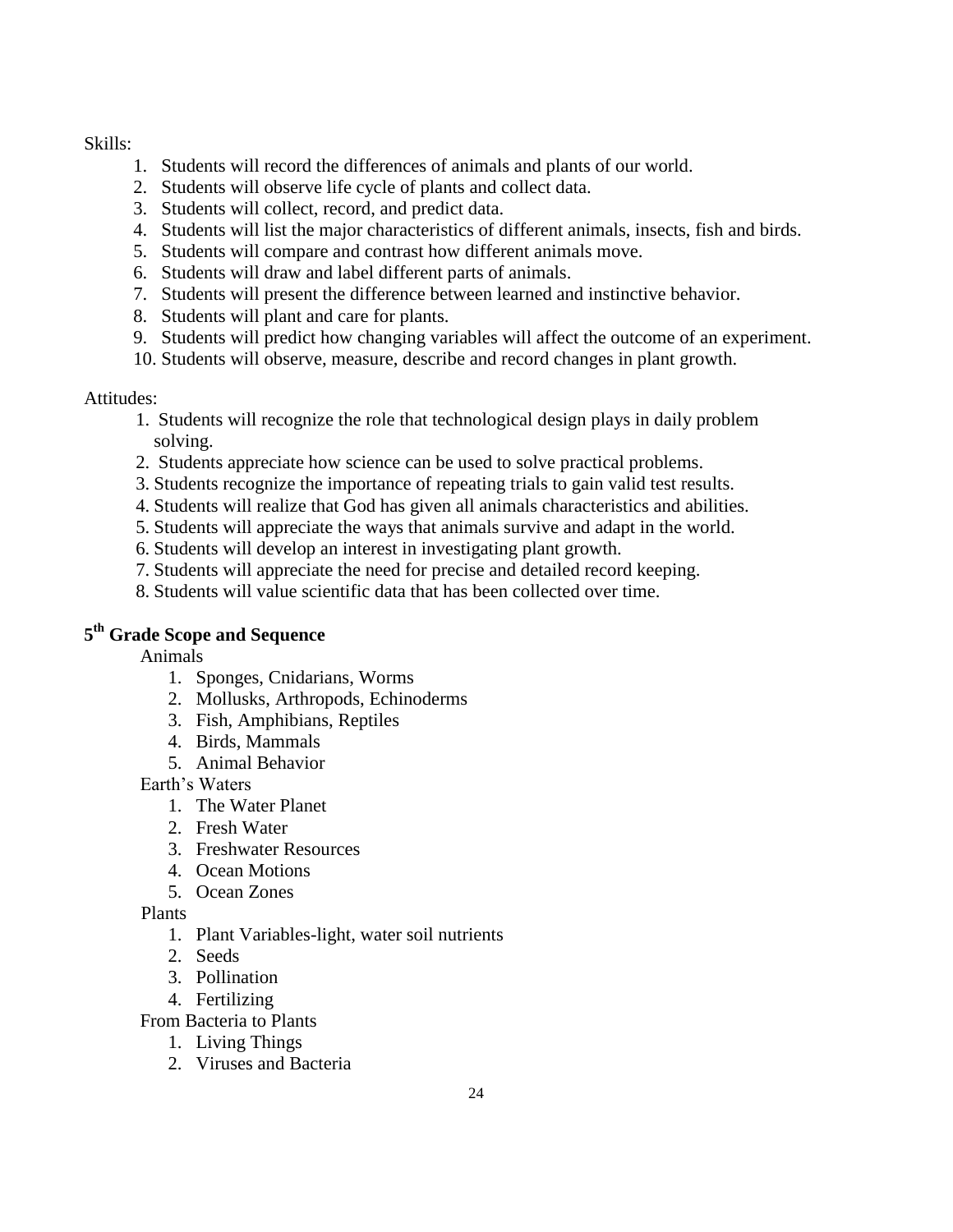- 3. Protists and Fungi
- 4. Introduction to Plants
- 5. Seed Plants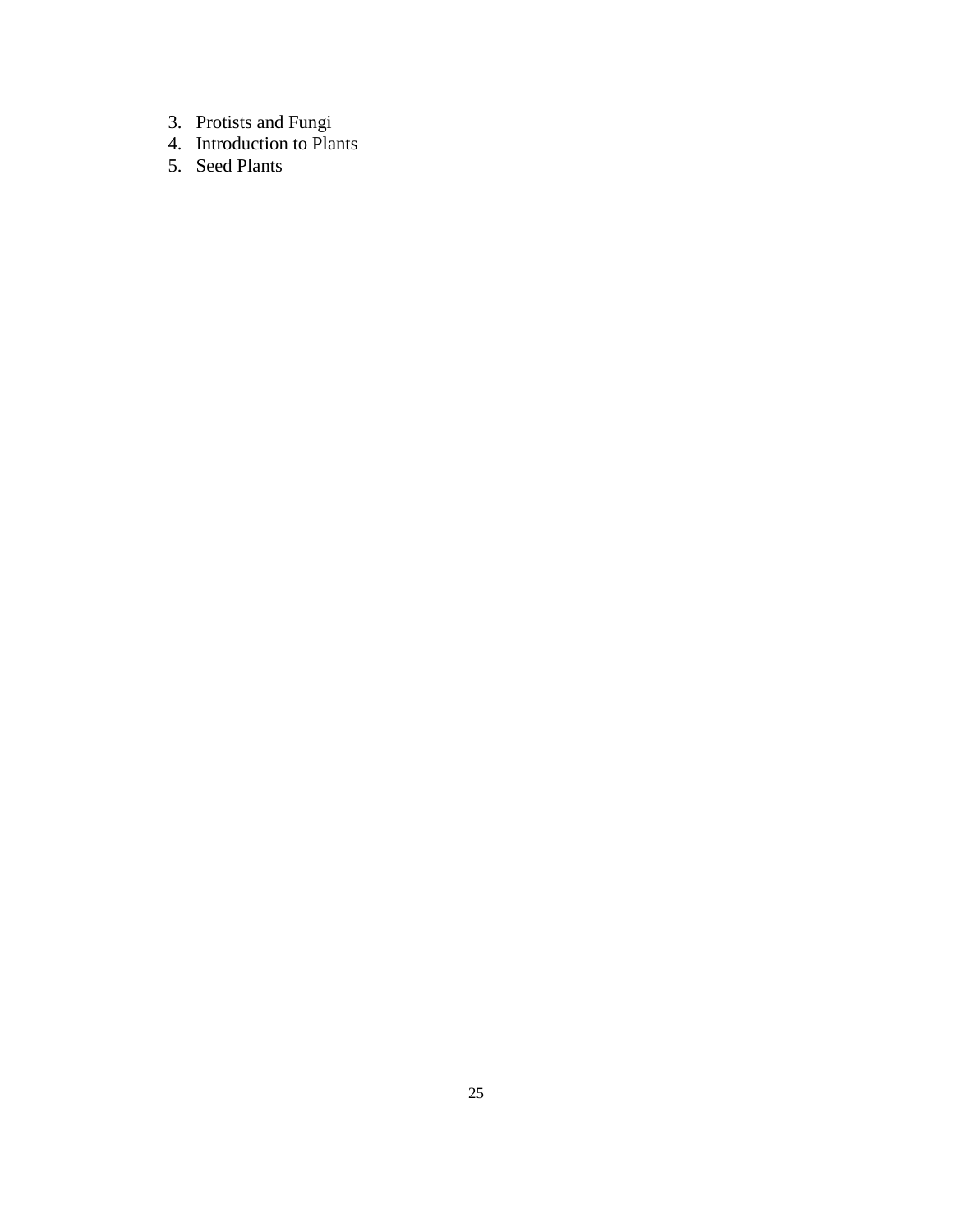# **Grade 6 Objectives**

Knowledge:

- 1. A complete electric circuit is required for electricity to light a bulb
- 2. A complete circuit can be constructed in more than one way using the same materials.
- 3. Different types of electric circuits show different characteristics.
- 4. A switch can be used to complete or interrupt a circuit.
- 5. Some materials conduct electricity; these are called conductors.
- 6. Some materials do not conduct electricity; these are called insulators.
- 7. Electricity can produce light, heat, and magnetism.
- 8. A diode conducts electricity in one direction only.
- 9. Photochemical smog is caused by the action of sunlight on chemicals.
- 10. Earth's atmosphere is heated by the sun.
- 11. Air pressure and density decrease as altitude increases.
- 12. Earth's use weather is made up of various gases and is divided into four main layers.
- 13. Earth's atmosphere makes conditions on Earth suitable for living things.
- 14. Most air pollution is caused by burning fossil fuels.
- 15. The layers of the atmosphere are classified by their characteristics temperatures.
- 16. Nearly all the energy in Earth's atmosphere comes from the sun.
- 17. The energy transferred from a hotter object to a cooler one is referred to as heat.
- 18. Winds are caused by unequal heating of Earth and its atmosphere.
- 19. Water moves between Earth's atmosphere and surface in the water cycle.
- 20. Heat is transferred by radiation, conduction, and convection.
- 21. Rain, sleet, hail, and snow are types of precipitation.
- 22. A storm is a violent disturbance in the atmosphere.
- 23. As an air mass moves into an area, it changes the weather there.
- 24. Meteorologists interpret weather data to prepare weather forecasts.
- 25. Four major types of air masses influence the weather in North America.
- 26. El Nino affects global weather.
- 27. Air masses are classified as tropical, polar, maritime, or continental and fronts as cold, warm, stationary, or occluded.
- 28. Global warming is a gradual increase in the temperature of Earth's atmosphere.
- 29. Major climate changes could be caused by variations in the position of Earth relative to the sun, changes in the sun's energy output, and the movement of continents.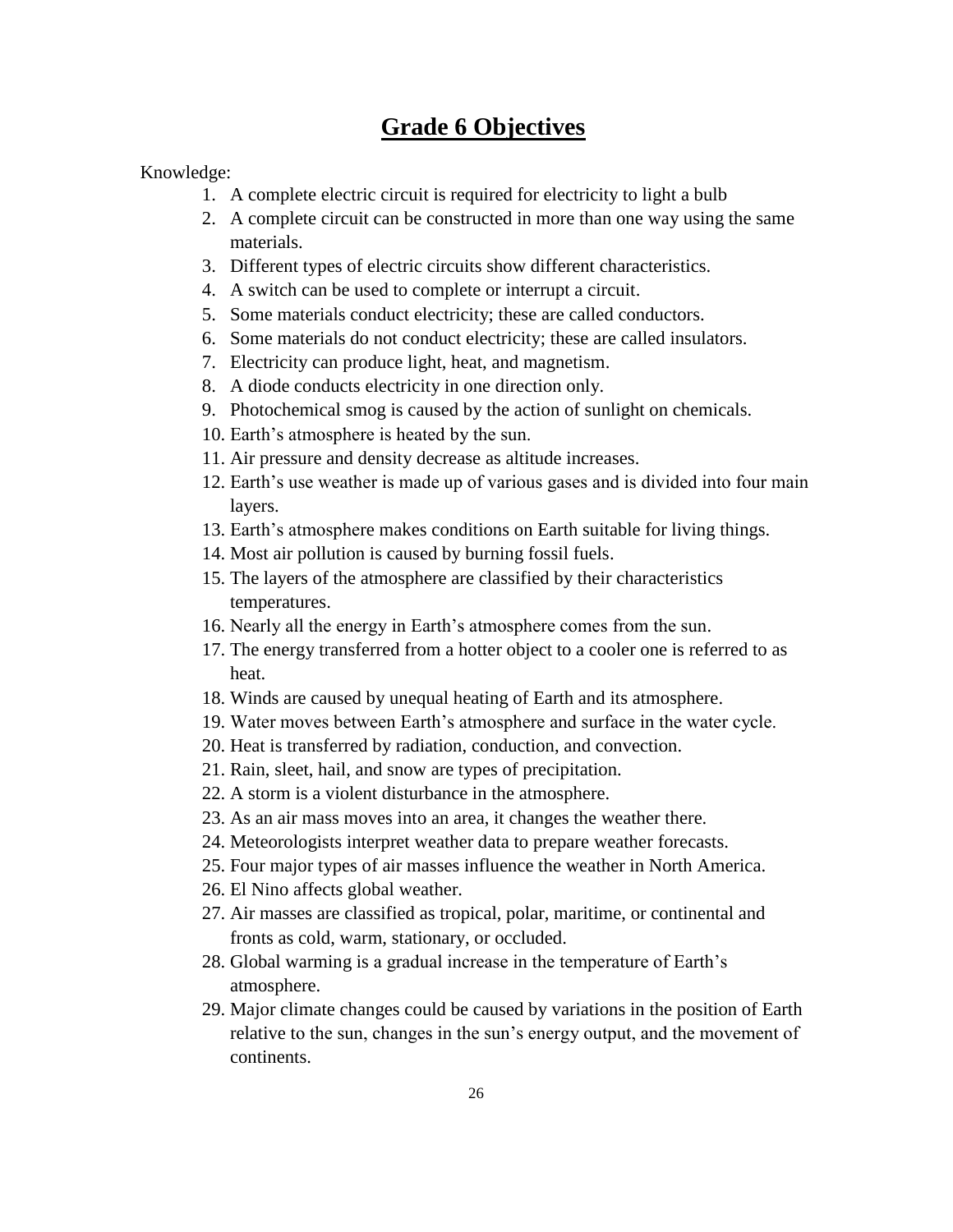- 30. Earth has three main temperature zones and five main climate regions.
- 31. The seasons are caused by the tilt of Earth's axis.
- 32. Climate regions are determined on the basis of average temperature and precipitation.
- 33. Several variables affect the buoyancy of an object.
- 34. Water pushes up on both floating and submerged objects with a buoyant force; objects push down on the water.
- 35. The buoyant force on large objects displaces is directly related to the object's volume.
- 36. The amount of water an object displaces is directly related to the object's volume.
- 37. Because of buoyant force, objects appear to weigh less when they are submerged.
- 38. Objects that weigh more than the same volume of water sink; objects that weigh less than the same volume of water float.
- 39. Salt water weighs more than equal amount of fresh water.
- 40. The buoyancy of an object varies with the density of the liquid.
- 41. Magnets attract and repel each other; this attracting and repelling can be used to cause motion.
- 42. A compass can be constructed by suspending a magnet so that it is free to rotate.
- 43. A compass will move in response to a magnet that is placed near it.
- 44. An electric circuit moving through a wire produces magnetism; a coil of copper wire conducting an electric current becomes an electromagnet.
- 45. A steel bolt placed inside a coil wire conducting an electric current increases the strength of the electromagnet.
- 46. A simple machine current can be made from an electromagnet and a rotating armature.
- 47. An electric current can be generate by placing a rotating coil of wire near a magnet.

#### Skills

- 1. Wiring simple electric circuits.
- 2. Predicting, observing, describing, and recording results of experiments with electricity.
- 3. Drawing conclusions about circuits from the results of experiments.
- 4. Building and using a simple circuit tester.
- 5. Using symbols to represent the different parts of an electric circuit.
- 6. Building a simple switch
- 7. Applying troubleshooting strategies to complete an incomplete circuit.
- 8. Applying information about electric circuits to design and build a flashlight.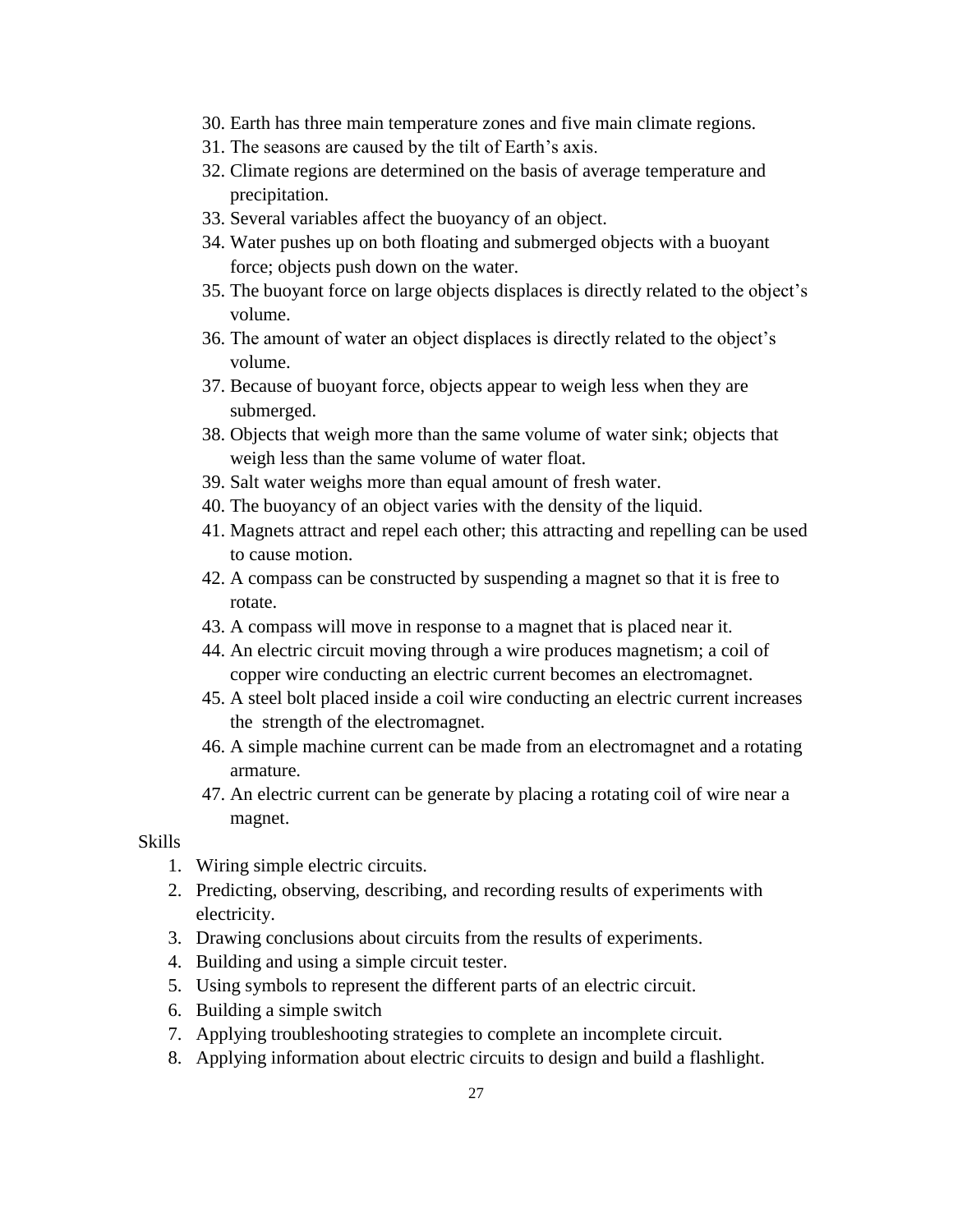- 9. Applying information about electric circuits to design and wire a house.
- 10. Reading to learn more about electricity.
- 11. Communicating results and ideas through writing, drawing, and discussion.
- 12. Students use weather observations to predict the weather.
- 13. Students look for patterns in weather data and investigation wind patterns around a building.
- 14. Students create a weather station.
- 15. Students investigate how the angle of light affects the rate of temperature change.
- 16. Observing, recording, and organizing test results
- 17. Applying previous experiences to make predictions
- 18. Creating and analyzing graphs
- 19. Calibrating a spring scale and using it to measure the magnitude of a force.
- 20. Reading science materials for information.
- 21. Communicating results through writing and discussion
- 22. Solving a problem that requires the application of previously learned concepts and skills.
- 23. Observing, describing, and recording the results of experiments.
- 24. Learning to plan and conduct experiments in which variables are controlled.
- 25. Predicting and testing how changing a variable affects the outcome of an experiment.
- 26. Interpreting the results of experiments to draw conclusions.
- 27. Applying troubleshooting strategies to investigations with compasses, electromagnets, and motors.
- 28. Reading and researching to learn more about electricity and motors.
- 29. Communicating results through writing, drawing, and discussion.

Attitudes:

- 1. Appreciating the need for safety rules when working with electricity.
- 2. Developing an interest in electricity.
- 3. Developing confidence in being able to analyze and solve a problem.
- 4. Developing an interest in investigating floating, sinking, and related phenomena
- 5. Recognizing the importance of repeating a test or measuring and comparing results.
- 6. Developing an interest in experimenting with the technology of motors.
- 7. Appreciating advances made in the use of magnets, electricity, and motors.
- 8. Recognizing the importance of validating results through repeated testing.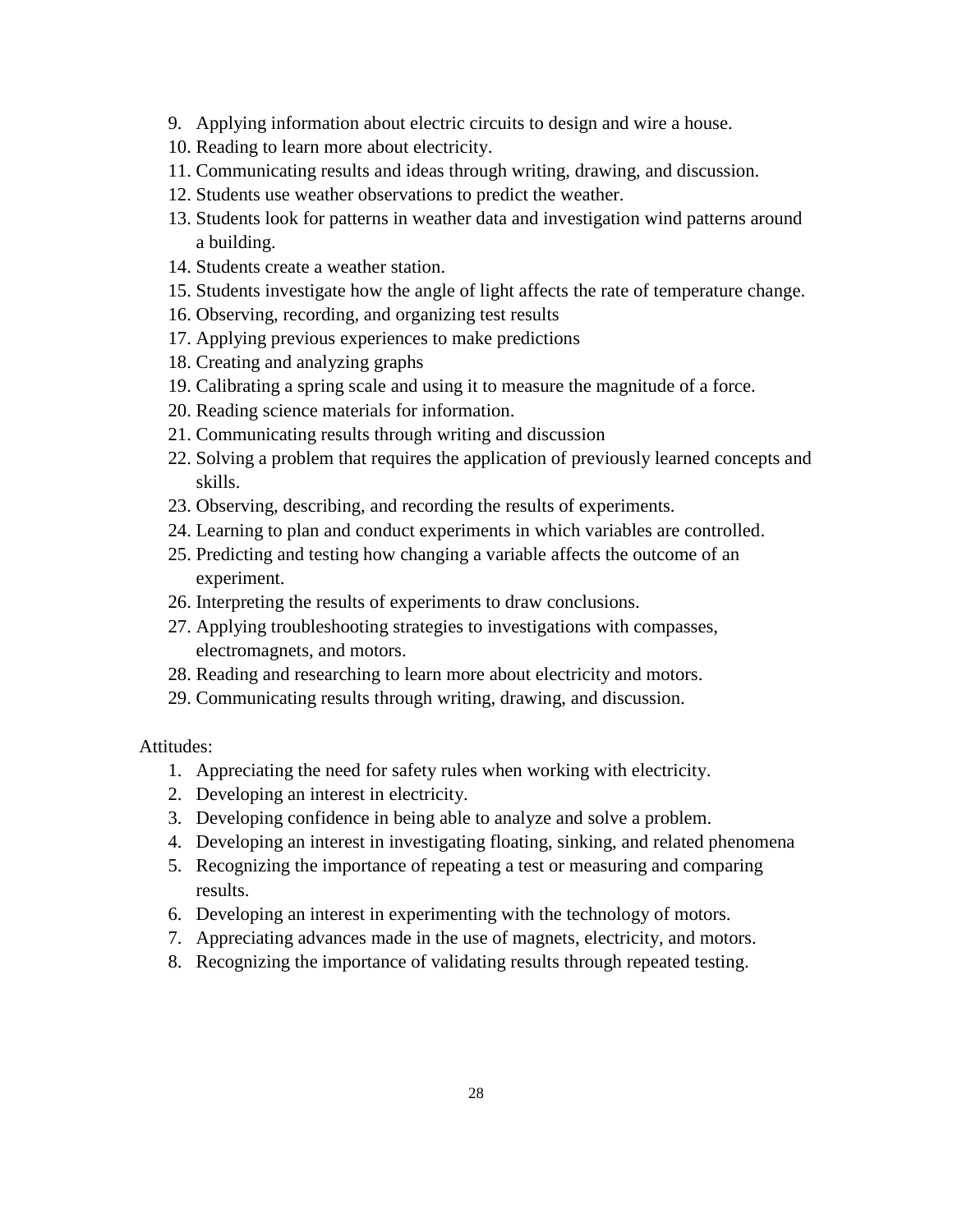## **6 th Grade Scope and Sequence**

Electricity and Magnets

- Magnetism and Electromagnetism
- Electric Circuits
- Electricity and Magnetism at Work
- Electronics

Inside Earth

- Plate Tectonics
- Earthquakes
- Volcanoes
- Minerals
- Rocks

Weather and Climate

- The Atmosphere
- Weather Factors
- Weather Patterns
- Climate and Climate Change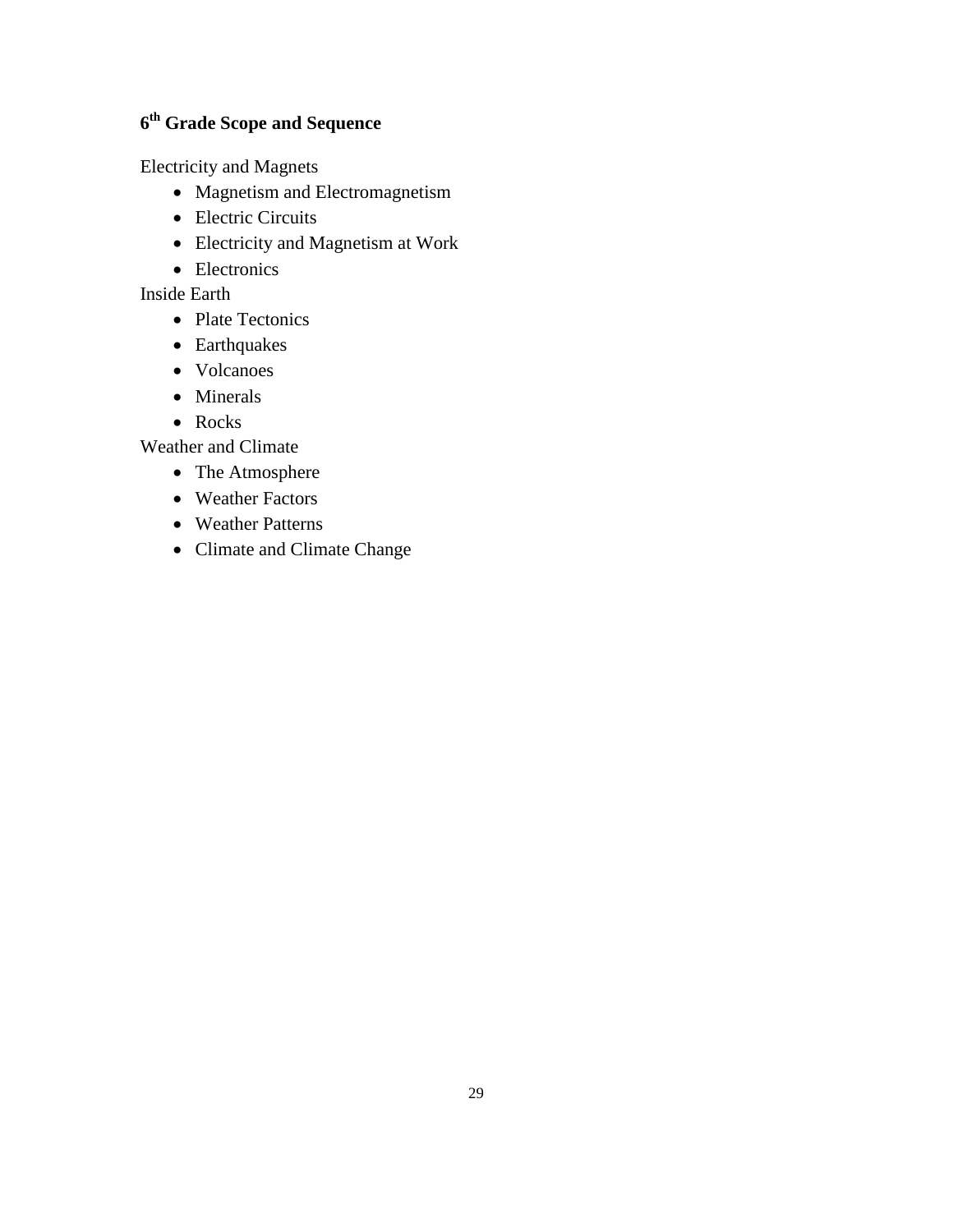# **Grade 7 Objectives**

### **Knowledge Objectives**

Students will…

- 1. Identify the effects of Earth's rotation and revolution.
- 2. Explain what causes the seasons.
- 3. Explain what causes the phases of the moon.
- 4. Compare the causes of solar and lunar eclipses.
- 5. Explain what causes the tides.
- 6. Describe features of the moon's surface.
- 7. Explain what scientists learned about the moon from space exploration.
- 8. Explain how the heliocentric and geocentric models of the solar system differ.
- 9. Explain the two factors that keep the planets in their orbits.
- 10. List the uses of satellites, space stations, and the Space Shuttle.
- 11. List and describe the layers of the sun's atmosphere.
- 12. Identify features of the sun's surface.
- 13. Determine scaled distances of the planets using a penny as the scale.
- 14. Describe the main characteristics of the inner planets.
- 15. Describe the main characteristics of the gas giant planets.
- 16. Compare Pluto with the other planets.
- 17. Describe the characteristics of comets and asteroids.
- 18. Identify the conditions needed for living things to exist on Earth.
- 19. Describe how astronomers measure distances to nearby stars.
- 20. Explain how stars are classified.
- 21. Identify what determines how long a star will last.
- 22. Identify and describe three types of galaxies.
- 23. Explain the big bang theory and contrast that with the truth of how God created the earth.
- 24. Define waves and identify what causes them.
- 25. Identify and compare the three main types of waves.
- 26. List and describe the basic properties of waves.
- 27. Describe how a wave's speed is related to its wavelength and frequency and calculate a wave's speed.
- 28. Identify and compare reflection, refraction, and diffraction.
- 29. Describe what creates seismic waves.
- 30. Explain how a seismograph works.
- 31. Define sound and explain how it travels.
- 32. Identify the factors that affect the speed of sound.
- 33. Describe what happens when an object moves faster than the speed of sound.
- 34. Explain the relationship between frequency and pitch.
- 35. Describe the apparent change in frequency observed in the Doppler Effect.
- 36. Identify timbre and tone and state the difference between noise and music.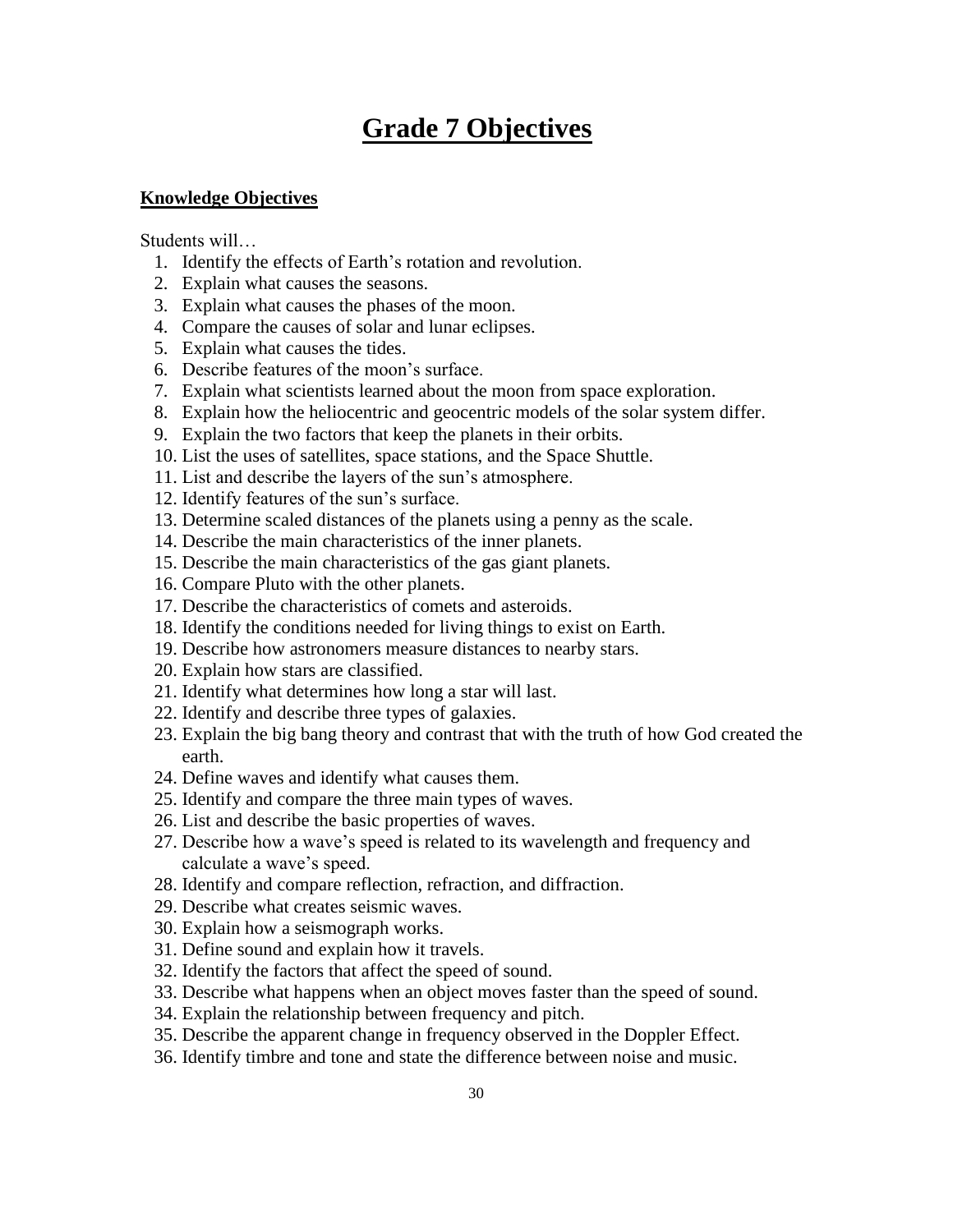- 37. Describe what happens when two or more sound waves interact.
- 38. Explain how the body interprets sound waves.
- 39. Identify causes of hearing loss and ways that hearing loss can be prevented.
- 40. Explain how sonar and bats use reflection of sound waves to locate objects.
- 41. List and compare different types of electromagnetic waves.
- 42. Name uses for waves of the electromagnetic spectrum.
- 43. Describe how signals are transmitted from broadcasting stations.
- 44. Explain the workings of cellular phones.
- 45. State how satellites relay information and find the position of objects.
- 46. Describe what happens when light strikes opaque, transparent, and translucent objects.
- 47. Identify the ways in which images can be reflected.
- 48. Explain refraction.
- 49. Describe how a lens forms an image and distinguish between concave and convex lenses.
- 50. Identify the factors that determine the color of an object.
- 51. Explain and compare how colors are combined in light and in pigments.
- 52. Describe how light waves are sensed and interpreted as images by humans.
- 53. Identify types of vision problems and kinds of lenses that can be used to correct the problems.
- 54. Explain how telescopes, cameras, and microscopes use light.
- 55. Describe the differences between laser light and ordinary light and list uses of lasers.
- 56. Explain when an object is in motion and how motion is relative to a reference point
- 57. Infer how reaction time, speed and stopping distance influence total distance.
- 58. Describe what happens to the motion of an object as it accelerates.
- 59. Explain how balanced and unbalanced forces are related to motion.
- 60. State Newton's first law of motion and define inertia.
- 61. State Newton's second law of motion and explain how force and mass are related to acceleration.
- 62. Describe friction and identify the factors that determine the friction force between two surfaces.
- 63. Explain how mass differs from weight.
- 64. State the law of universal gravitation.
- 65. Describe the effects of gravity and air resistance on an object in free fall.
- 66. State Newton's third law of motion.
- 67. Define and calculate momentum and state the law of conservation of momentum.
- 68. Explain how a rocket lifts off the ground.
- 69. Define and calculate pressure.
- 70. State how pressure changes with altitude and depth
- 71. Identify and explain examples of balanced pressures.
- 72. State Pascal's principle and recognize applications of the principle.
- 73. Explain how a hydraulic device can multiply force.
- 74. Define the buoyant force and its effect
- 75. State Archimedes' principle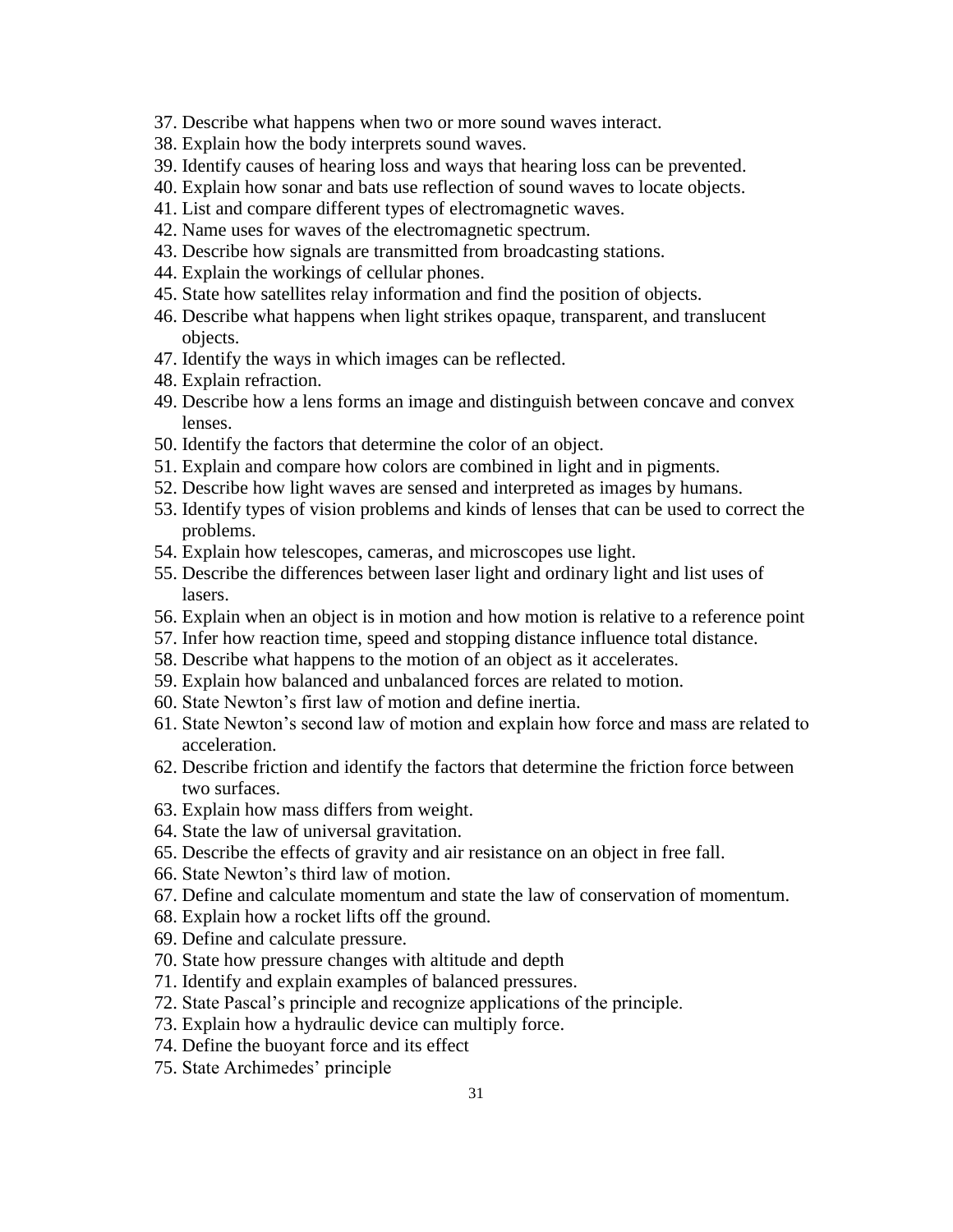- 76. Explain how the density of an object determines whether it floats or sinks.
- 77. State Bernoulli's principle and apply its principle in flight.
- 78. Identify when work is done on an object.
- 79. Explain what machines do and how they make work easier.
- 80. Identify the difference between actual and ideal mechanical advantage.
- 81. Draw conclusions about how various factors affect a seesaw.
- 82. Describe the six types of simple machines.
- 83. Define compound machines.
- 84. Explain how the body uses levers and wedges.
- 85. Describe the relationship between work and energy.
- 86. Define and calculate potential and kinetic energy.
- 87. List different forms of energy.
- 88. Identify and describe conversions from one type of energy to another.
- 89. State the law of conservation of energy.
- 90. Explain how fossil fuels contain energy that came from the sun.
- 91. Define and calculate power.
- 92. Compare energy and power.

#### **Skills Objectives**

Students will…

- 1. Formulate hypotheses concerning the revolution of a planet around the sun related to its distance from the sun.
- 2. Determine whether their hypotheses should be accepted or rejected based on the results of their tests.
- 3. Use sunrise and sunset times to compare day and night.
- 4. Create an accurate scale model of the solar system.
- 5. Measure distances between points
- 6. Calculate the distanced to an object using ratios of measured values.
- 7. Test their hypotheses to determine if they are supported by the available data.
- 8. Calculate and object's speed and velocity using SI units of distance.
- 9. Graph motion showing changes in distance as a function of time.
- 10. Measure speed using time taken to travel a certain distance.
- 11. Measure the effect of the incline of the ramp on the speed an object attains at the end of the incline.
- 12. Measure reaction time, maximum speed, and stopping distance.
- 13. Use reaction time, maximum speed, and stopping distance to calculate the total distance a student could travel after crossing an out-of-bounds line
- 14. Calculate the acceleration of an object and graph changing speed and distance of an accelerating object.
- 15. Calculate the work done on an object.
- 16. Calculate the efficiency of a machine.
- 17. Control variables to determine the effect of a particular variable.
- 18. Calculate the ideal mechanical advantage of four types of simple machines.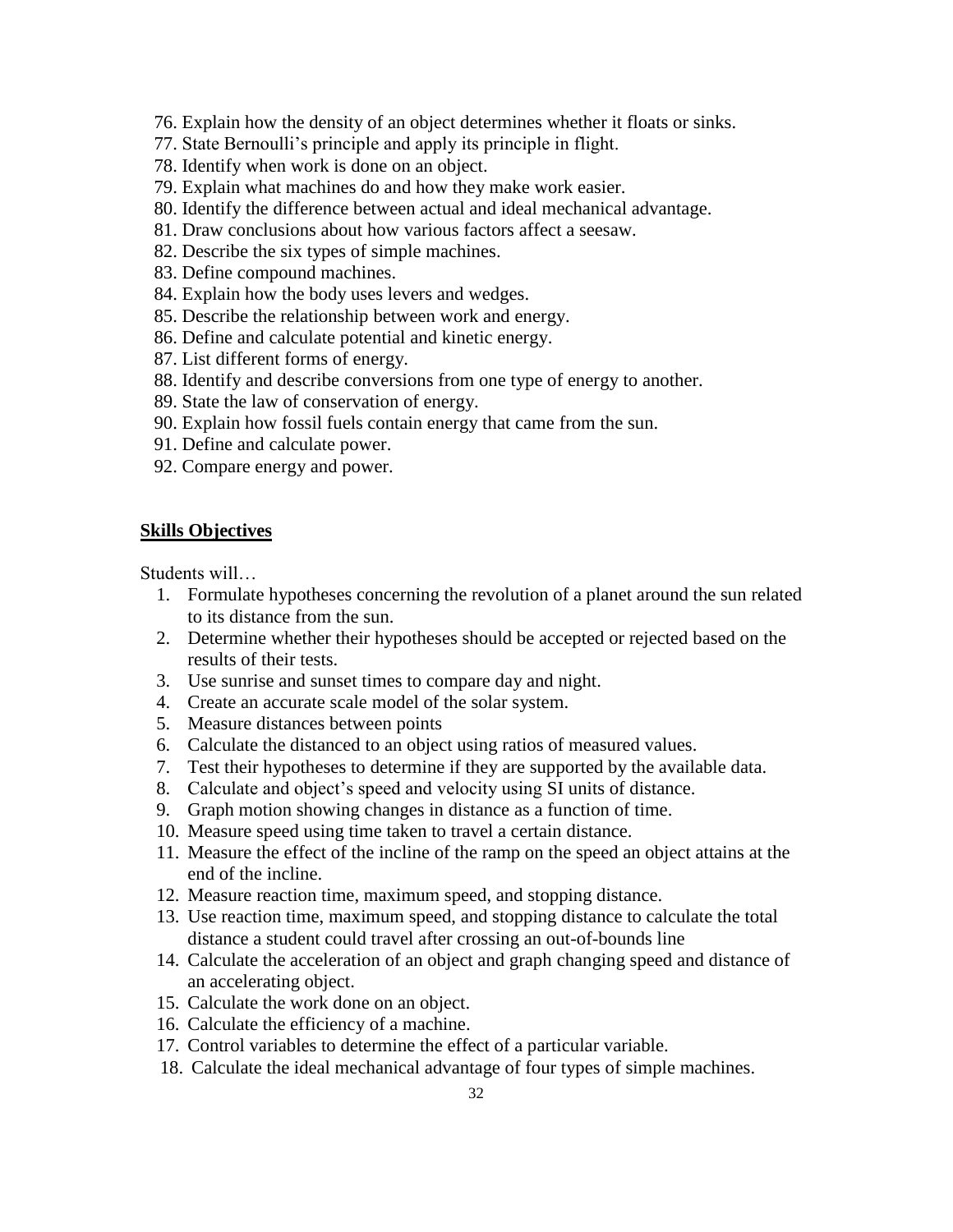## **Attitudes/Beliefs**

Students will…

- 1. Acknowledge God as the creator of the universe.
- 2. Reject the theory of evolution as fact.
- 3. Participate in classroom lecture and labs.
- 4. Praise and thank God for the creating the complexities of the Universe.
- 5. Praise and thank God for our gift of hearing and vision.

# **7 th Grade Scope and Sequence**

Astronomy

- Earth, Moon, and Sun
- The Solar System
- Stars, Galaxies, and the Universe

Sound and Light

- Characteristics of Waves
- Sound
- The Electromagnetic Spectrum
- Light

Motion Forces and Energy

- Motion
- Forces
- Forces in Fluids
- Work and Machines
- Energy and Power
- $\bullet$

## **7 th Grade Resources**

Prentice Hall Science Explorer, 2002

Discovering Gods Creation: MLC Guidebook to hands on science, 1997. Steve Spangler Science supplies AIMS Education Science Projects Learn 360 website videos Carson Dellosa Publishing Science Skills Series Desktop Investigations in Science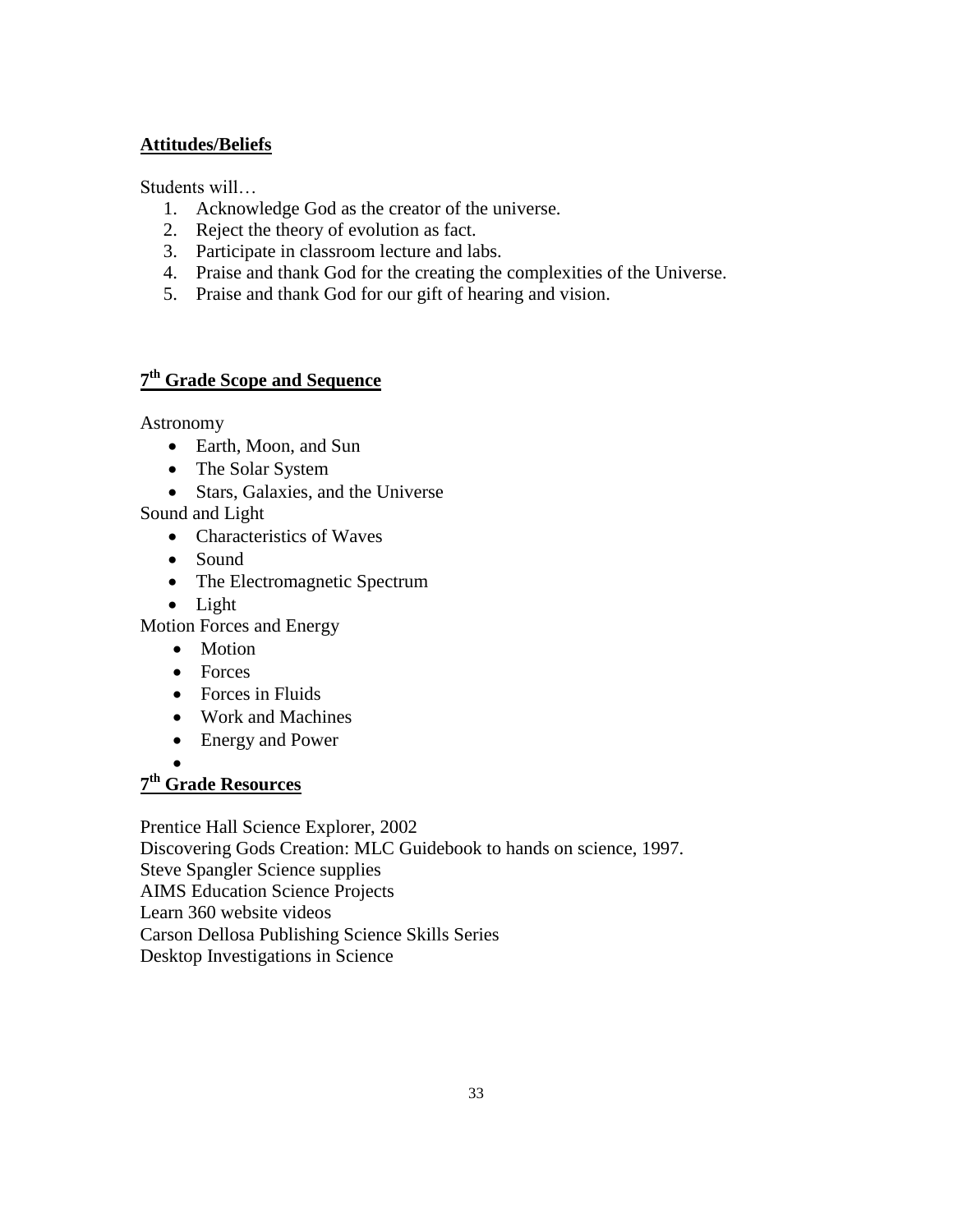# **Grade 8 Objectives**

### Knowledge:

- 1. The students will identify the four levels of organization in the body: cells, tissue, organs, and organ systems.
- 2. The students will identify the four types of tissue in the body: muscle, nerve, connective, and epithelial.
- 3. The students will be able to define homeostasis.
- 4. The students will be able to explain how to evaluate wellness and list ways to improve personal health.
- 5. The students will identify the five functions of the skeleton: shape and support, movement, protects the body, produces blood cells, and stores materials.
- 6. The students will explain the role that moveable joints play in the body.
- 7. The students will identify the three types of muscles in the human body and describe the function of each: skeletal, smooth, and cardiac.
- 8. The students will be able to explain how skeletal muscles work in pairs.
- 9. The students will describe the functions of the skin: protection, maintain temperature, gathers information, and produce vitamin D.
- 10. The students will list ways that individuals can keep skin healthy.
- 11. The students will be able to identify and describe the layers of skin: epidermis and dermis.
- 12. The students will be able to list and describe each of the six nutrients needed by the body: carbohydrates, fats, proteins, vitamins, minerals, and water.
- 13. The students will describe the function of water in the body.
- 14. The students will describe the food plate made by the USDA and describe how it can be used to plan a healthy diet.
- 15. The students will learn to list and describe the information that is included on nutrition labels.
- 16. The students will describe the general functions carried out by the digestive system and the specific functions of the mouth, esophagus, stomach, small intestine, liver, and large intestine.
- 17. The students will describe the function of the cardiovascular system.
- 18. The students will describe the structure of the heart and explain its function.
- 19. The students will trace the path taken by blood through the circulatory system.
- 20. The students will describe the functions of the arteries, capillaries, and veins.
- 21. The students will name and describe the four components of blood: red blood cells, white blood cells, platelets, and plasma.
- 22. The students will identify the functions of the respiratory system.
- 23. The students will identify the structures that air passes through as it travels to the lungs.
- 24. The students will describe how oxygen, carbon dioxide, and water move in the lungs.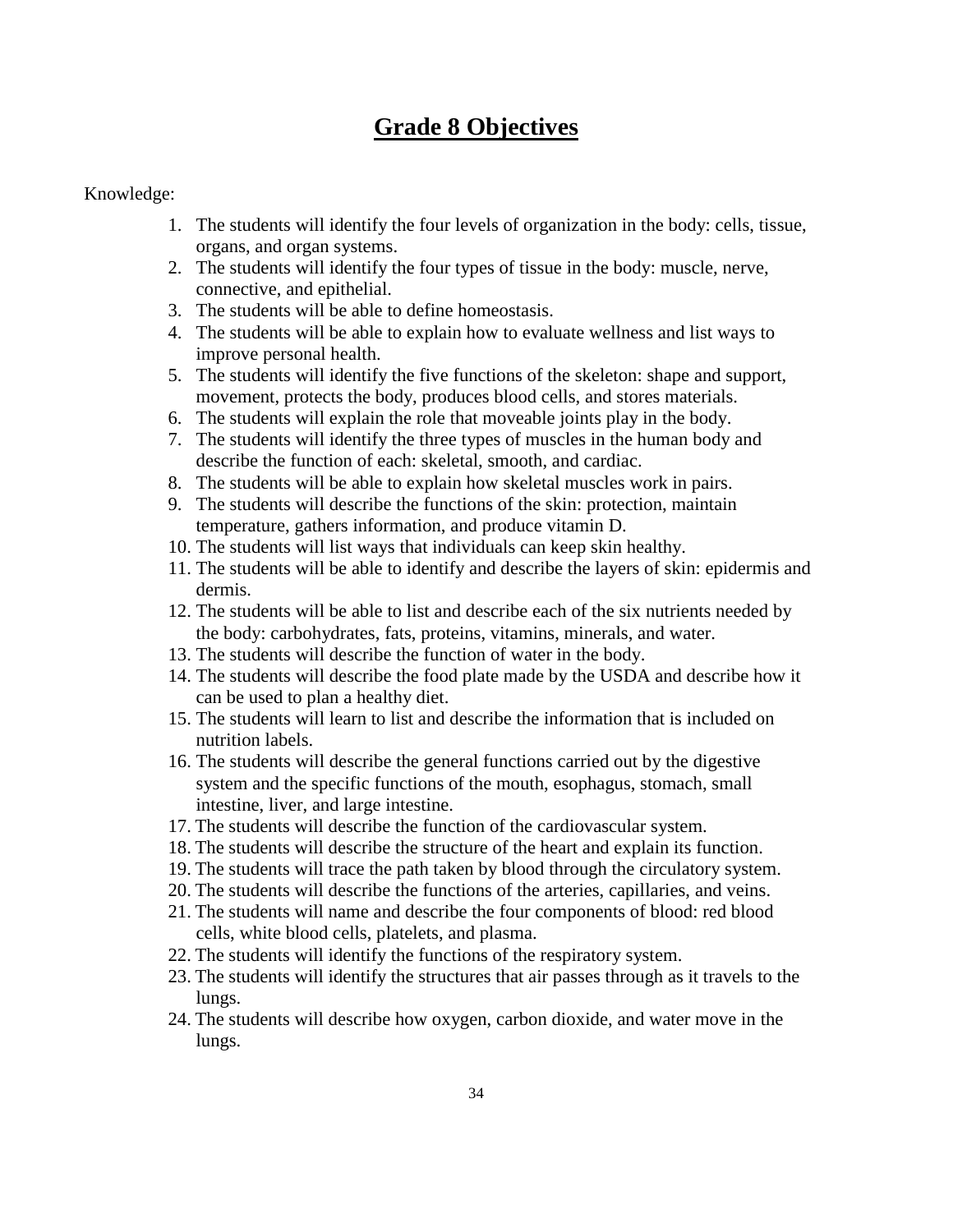- 25. The students will list how tobacco smoke harms the respiratory and circulatory system.
- 26. The students will identify the function of the excretory system.
- 27. The students will name the organs involved in excretion and describe their roles: kidneys, liver, skin, and lungs.
- 28. The students will explain the cause of infectious disease and identify the kinds of organisms that cause disease.
- 29. The students will describe methods in which pathogens enter the body.
- 30. The students will identify the body's barriers against pathogens.
- 31. The students will describe the role of the inflammatory response in fighting disease.
- 32. The students will state how the immune system responds to pathogens.
- 33. The students will define an allergy.
- 34. The students will explain how diabetes affects the body.
- 35. The students will explain how cancer affects the body.
- 36. The students will identify the functions of the nervous system: receiving information, responding to information, and maintaining homeostasis.
- 37. The students will list the three types of neurons and tell how a nerve impulse travels: sensory, interneuron, and motor.
- 38. The students will identify the function of the central nervous system, describe its parts, and explain how to keep it safe from injury.
- 39. The students will identify the functions of the peripheral nervous system and its parts.
- 40. The students will describe a reflex.
- 41. The students will name the senses and state the overall function performed by the senses: vision, hearing, smell, taste, and touch.
- 42. The students will identify the organs of the endocrine system and their functions.
- 43. The students will list the organs of the male and female reproductive systems and identify their function.
- 44. The students will list the stages of human development that occur before birth.
- 45. The students will compare adolescence and puberty.
- 46. The students will describe the mental and social changes associated with adolescence.
- 47. The students will state the three points of the cell theory: all living things are composed of cells, cells are the basic unit of structure of living things, and cells are produced from other cells.
- 48. The students will identify the role of the cell membrane and nucleus in the cell.
- 49. The students will describe the functions performed by other organelles in the cell: vacuole, golgi body, mitochondria, ribosome, and lysosome.

50.

- 51. The students will describe the three methods by which materials move into and out of cells: diffusion, osmosis, and active transport.
- 52. The students will describe the process of photosynthesis.
- 53. The students will describe the events that occur during respiration.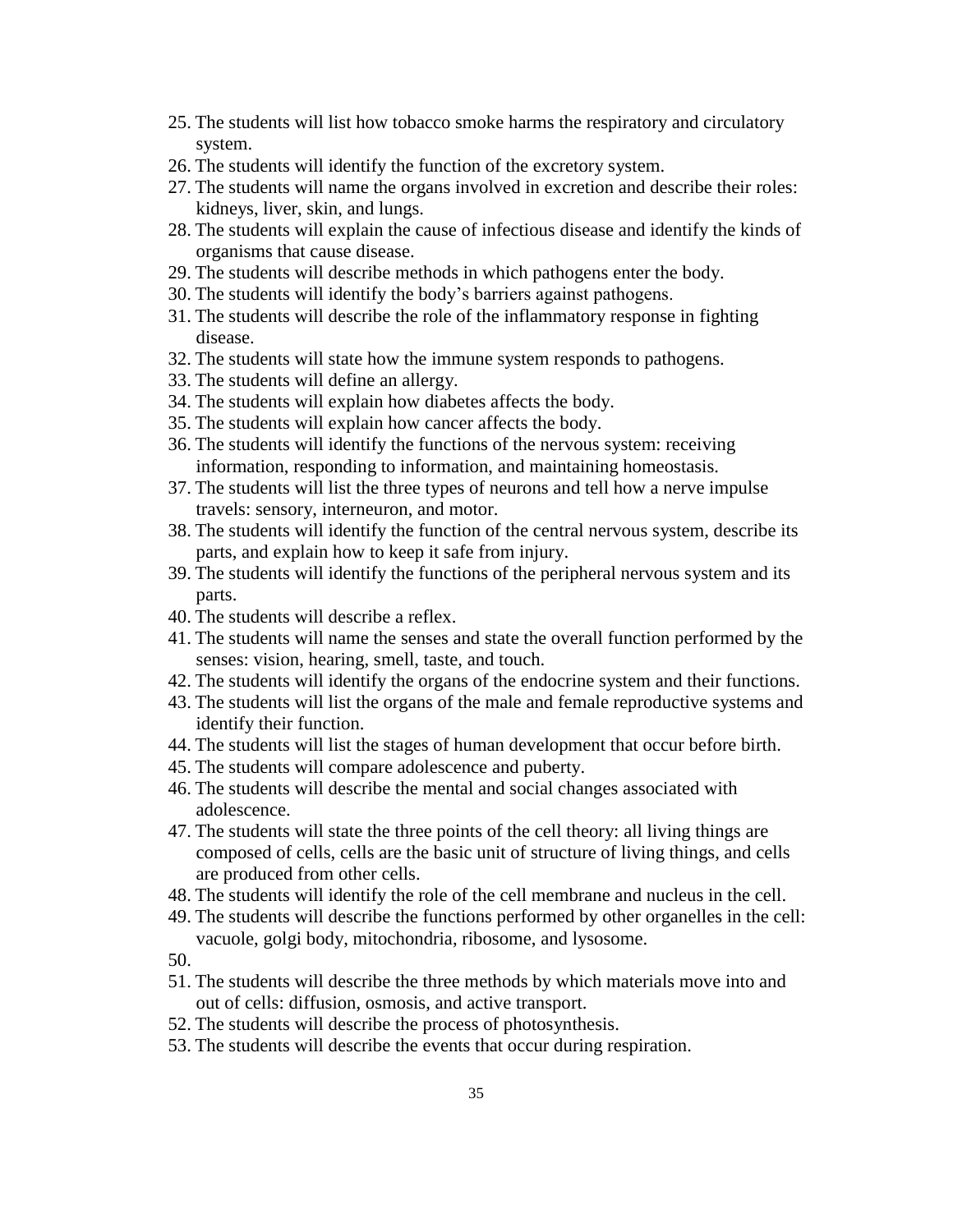- 54. The students will describe the relationship between photosynthesis and respiration.
- 55. The students will list the events that take place during the three stages of the cell cycle: interphase, mitosis, and cytokinesis.
- 56. The students will describe the structure of DNA and how DNA replication occurs.
- 57. The students will describe several methods of cancer treatment and of cancer prevention.
- 58. The students will explain how geneticists use symbols to represent alleles.
- 59. The students will describe the principles of probability and how Mendel applied them to inheritance.
- 60. The students will state how geneticists use Punnett squares.
- 61. The students will explain the meanings of the terms: phenotype, genotype, homozygous, heterozygous, and codominance.
- 62. The students will identify and describe the events that occur during meiosis.
- 63. The students will describe different types of mutations and how they affect an organism.
- 64. The students will explain why some human traits show a large variety of phenotypes.
- 65. The students will explain how environmental factors can alter the effects of a gene.
- 66. The students will explain what determines sex and why some sex-linked traits are more common in males than in females.
- 67. The students will describe how geneticists use pedigrees.
- 68. The students will describe the causes and symptoms of four human genetic disorders: cystic fibrosis, sickle-cell disease, hemophilia, and Down syndrome.
- 69. The students will describe three ways in which people have developed organisms with desired traits: selective breeding, cloning, and genetic engineering.
- 70. The students will study Darwin's theory of evolution.
- 71. The students will describe how most fossils form.
- 72. The students will explain how a scientist determines a fossil's age.
- 73. The students will distinguish between physical and chemical changes in matter.
- 74. The students will identify characteristic properties of matter and explain their uses: hardness, density, boiling point, and melting point.
- 75. The students will compare mixtures and a pure substance and describe elements and compounds.
- 76. The students will identify atoms as the smallest particles of an element.
- 77. The students will describe Dalton's theory of atoms.
- 78. The students will define and differentiate solids, liquids, and gases in terms of shape and volume.
- 79. The students will compare motion in solids, liquids, and gases.
- 80. The students will describe the differences between physical and chemical changes.
- 81. The students will define chemical reactions and explain ways that energy can change in chemical reactions.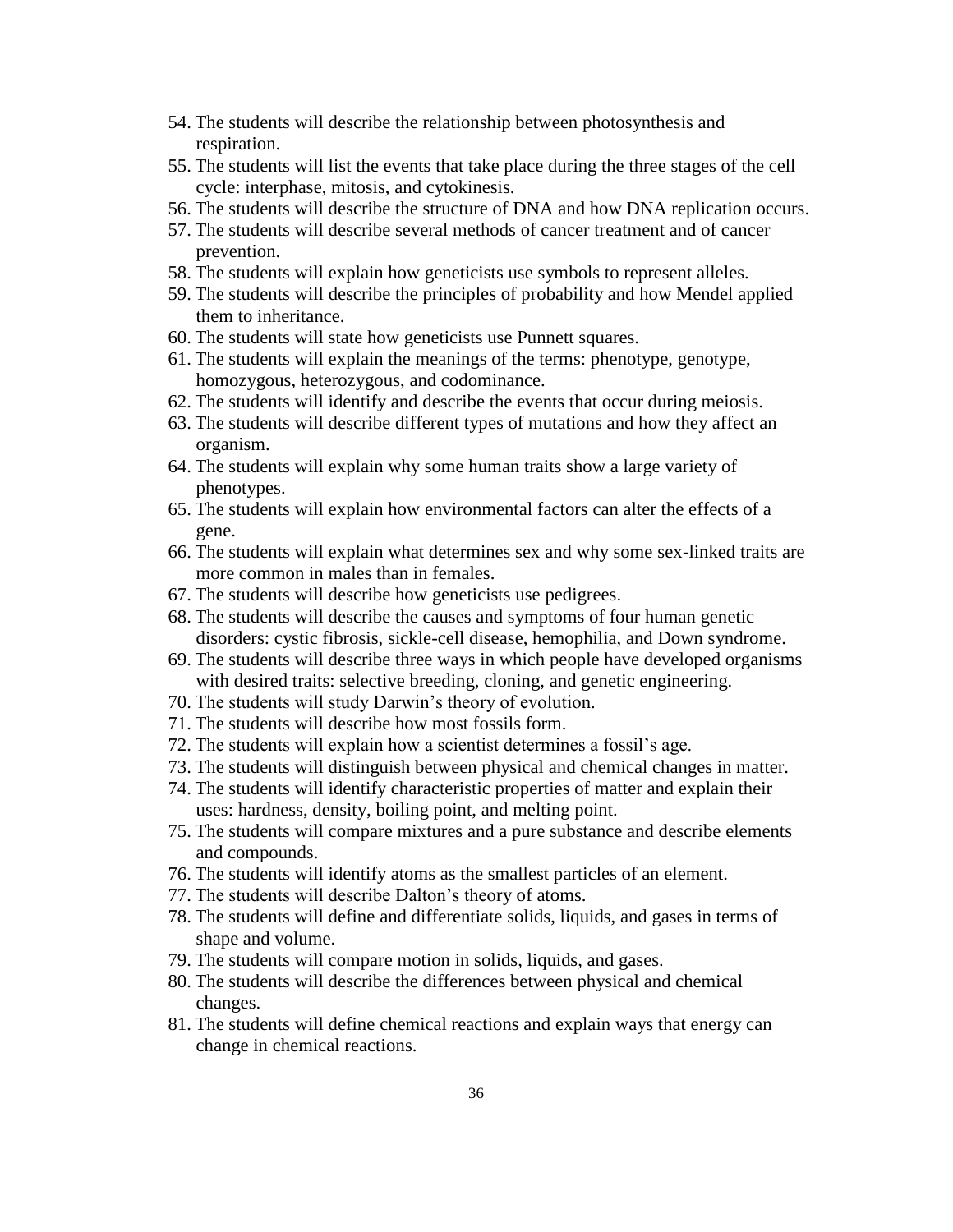- 82. The students will list the information in the periodic table and describe how it is organized.
- 83. The students will describe the chemical and physical properties of metals: hardness, shininess, malleability, ductility, and corrosive.
- 84. The students will identify and describe different groups of metals and describe how the reactivity of metals changes across the periodic table.
- 85. The students will locate nonmetals and metalloids in the periodic table.
- 86. The students will compare the physical and chemical properties of nonmetals with those of metals and describe the properties of metalloids.
- 87. The students will explain how carbon can form bonds in many different arrangements.
- 88. The students will list the four main classes of organic compounds in living things and name examples: carbohydrates, proteins, lipids, and nucleic acids.

#### Skills:

- 1. The students will construct a model to show the relationship among cells, tissue, and organs.
- 2. The students will learn to work in cooperation with others while performing the labs
- 3. The students will practice note taking during class lectures.
- 4. The students will make a three-dimensional model of a human bone.
- 5. The students will cut and examine cow bone and compare it to human bone.
- 6. The students will chart their calorie intake.
- 7. The students will record data based on reading food labels.
- 8. The students will make a model of the circulatory system.
- 9. The students will orally communicate the path of blood through the circulatory system.
- 10. The students will learn to examine specimen through a microscope as they view a goldfish tail through one.
- 11. The students will measure their lung capacity in the lab "Lung Capacity."
- 12. The students will use a spreadsheet to make a graph during a lab that compares infectious and noninfectious diseases.
- 13. The students will learn to interpret data and make conclusions based on that data.
- 14. While dissecting a frog, the students will identify the differing organs and their purposes.
- 15. The students will use a microscope to identify a live specimen of Blepharisma and see how it reproduces over time.
- 16. The students will identify a chemical reaction in the lab "Selective Service".
- 17. The students will measure mass and circumference of an egg.
- 18. The students will record data in a lab.
- 19. The students will visually represent data in a lab.
- 20. The students will make conclusions based on data and graphing the results.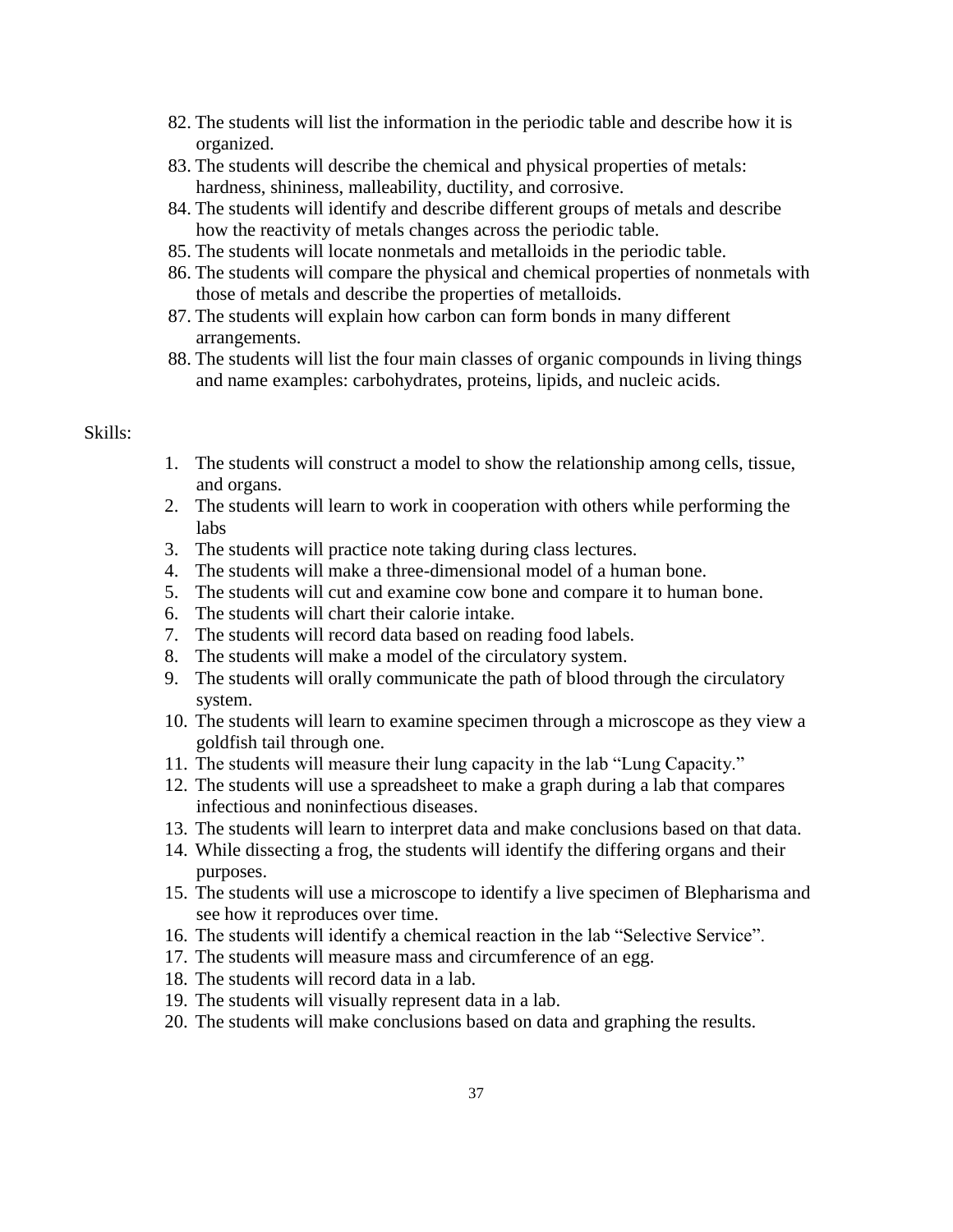- 21. The students will use a microscope to identify the differences between a plant cell, an animal cell, and a cell that shares plantlike and animal like characteristics in the lab "Cells Are Us".
- 22. The students will construct drawings that compare animal cells to plant cells.
- 23. The students will perform a lab featuring the fictitious creature the "Mochro" to show the change in the number of chromosomes in mitosis and meiosis.
- 24. The students will perform a lab experiment that helps them understand the difference between genotype and phenotype.
- 25. The students will perform a lab experiment that enables them to determine how probability plays a role in genetics.
- 26. The students will construct Punnett squares to show possible combination of traits.
- 27. The students will construct a family pedigree.
- 28. The students will interpret data on genotypes and phenotypes as they examine a family pedigree.
- 29. The students will draw conclusions from the pedigrees about the type of alleles controlling the traits and the chances of given individuals inheriting specific alleles for the traits.
- 30. The students will collect and examine data as they fingerprint differing people in school.
- 31. The students will make conclusions based on the evidence collected.
- 32. The students will evaluate the theory of evolution in a written essay.
- 33. The students will need to use scientific inquiry as they discuss how to determine the density of an orange peel.
- 34. The students will measure the mass and volume of an object.
- 35. The students will find the volume of an irregularly shaped object through water displacement.
- 36. The students will determine the density of an object.
- 37. The students will practice several lab experiments that show a unique property of water called surface tension. This is done in the lab titled "Wonderful Water Skin – A Unique Property of Water – Surface Tension."
- 38. The students will conduct tests to check for chemical reactions in the lab "Mixed Reactions."
- 39. The students will classify the tests based on whether or not a chemical reaction has taken place.
- 40. The students will identify that the production of gas and change of temperature as evidence of a chemical reaction.
- 41. The students will construct a graph comparing temperature and volume of a gas.
- 42. The students will construct a graph comparing volume and pressure of a gas.
- 43. The students will make conclusions whether these comparisons are positive correlations or negative correlations.
- 44. The students will make a plan for designing a vehicle to transport an egg in a egg drop creative challenge.